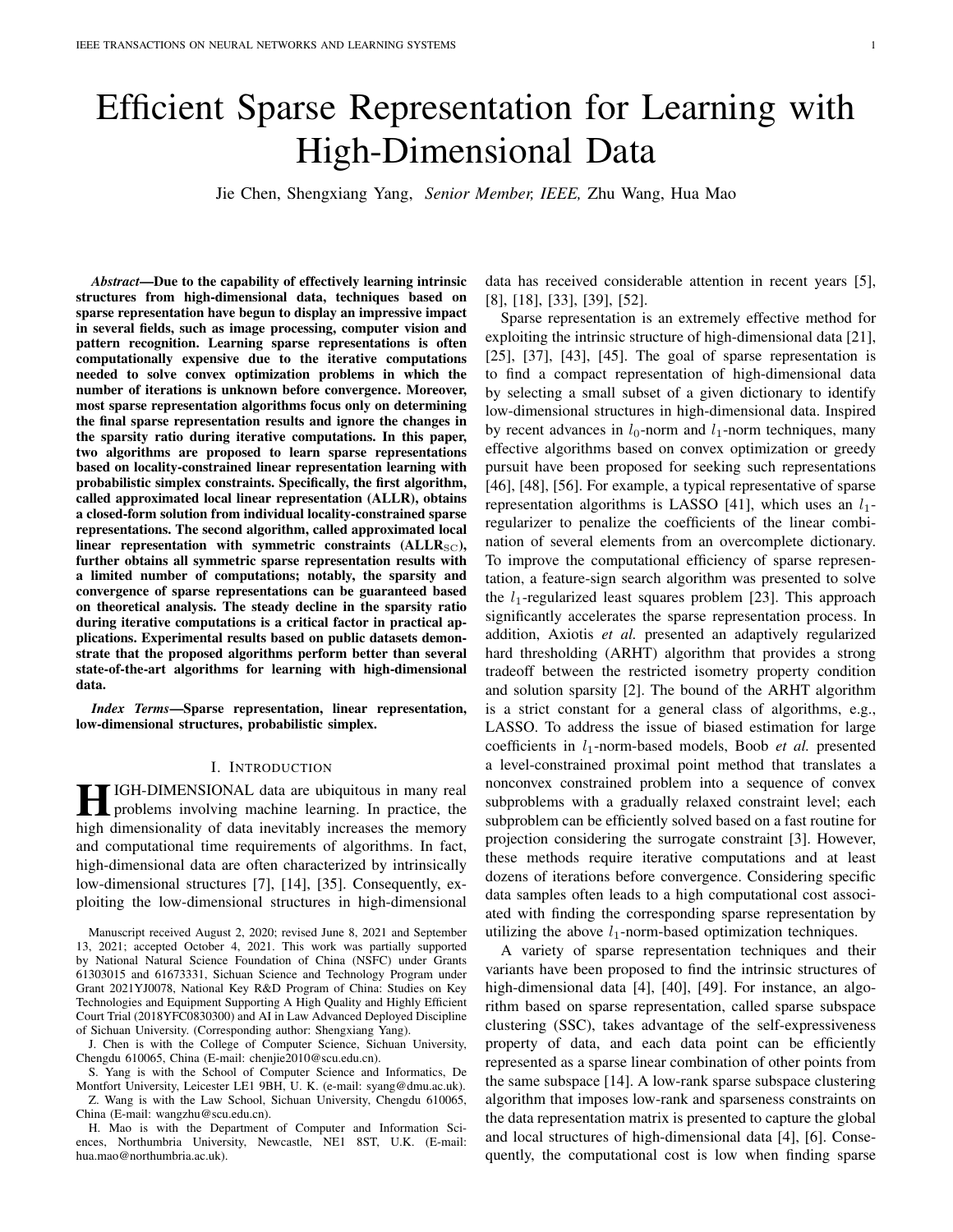

Fig. 1. Flowchart of an efficient sparse representation based on the approximated local linear representation models.

representations for all data samples. However, the majority of sparse representation algorithms aim to determine the final overall sparsity level of a sparse representation without considering individual sparsity. Therefore, each individual sparsity level for each data point cannot be theoretically guaranteed in determining the final overall sparsity of sparse representation results. Moreover, these methods often overlook the changes in the sparsity ratio during iterative computations, which is a critical factor in practical applications such as compression and image denoising [17], [31], [54].

Sparse representation coefficients can be adopted to characterize relationships among data samples [20], [22], [27]. There are three important characteristics of sparse representation coefficients: adaptive neighborhoods, sparsity and high discrimination power [47]. Specifically, sparse representation coefficients can be employed to obtain the weights for the pairwise relationship graph, which measures the similarity among high-dimensional samples [19], [42]. To capture the linear relationships among data samples, an adaptively sized neighborhood for all the data samples is essential to guarantee sparsity and effectively improve the discrimination power. Locality preservation is of considerable importance for characterizing the intrinsic structures of high-dimensional data through sparse representation and dictionary learning methods [32]. In particular, locality is more fundamental than sparsity from the perspective of data representation, as locality leads to sparsity [50]. A locality-constrained linear coding (LLC) is adopted to pursue the linear relationships among data samples instead of using the  $l_1$ -norm [44]. LLC is an efficient data representation algorithm with an analytical solution. A discriminative dictionary learning algorithm is proposed for image classification [28]; it employs the locality information and label information to ensure that similar profiles based on the corresponding components of the learned dictionary are similar. An adaptive locality-constrained latent representation method is proposed to recover multisubspace structures by encoding the adaptive locality and obtaining robust and strict block-diagonal representations [53]. These methods yield impressive results in practical applications such as face recognition and object recognition. However, the sparsity of data representations cannot be theoretically guaranteed if only on a locality constraint is considered. In addition, an efficient projection algorithm has been proposed to perform online learning in sparse feature spaces [12]. However, this algorithm cannot effectively capture the low-dimensional structures in high-dimensional data since its goal is to project a vector onto

an  $l_1$ -ball.

In this paper, we propose two efficient sparse representation algorithms for learning with high-dimensional data, and they are based on local linear representation learning with a probabilistic simplex constraint. The flow chart of the proposed method is given in Fig. 1. The goal of the two algorithms extends beyond obtaining a compact high-fidelity representation of data samples. We present an iterative computational scheme for locality-constrained sparse linear representations. Based on the critical steps in this scheme, we consider the characteristics of locality-constrained linear representations and approximate projections and propose two efficient sparse representation algorithms for learning with high-dimensional data. First, we propose the approximated local linear representation (ALLR) method; the individual sparse representation results of this method can be obtained as a closed-form solution. Therefore, the ALLR approach can avoid iterative computations and achieve a low computational cost. Then, we propose the approximated local linear representation with simplex constraints  $(ALLR_{SC})$  method; with this approach, all symmetric sparse representation results can be obtained in a limited number of computations, i.e., a strictly positive integer determined by users. The decline in the sparsity ratio during iterative computations and the convergence of a sparse representation are investigated in the experiments. As demonstrated by our experiments, the proposed methods perform better than several state-of-the-art algorithms for learning with high-dimensional data.

The main contributions of the paper can be summarized as follows:

- 1) The ALLR approach has a closed-form solution, and the sparsity of a final overall sparse representation of the ALLR approach can be theoretically guaranteed by considering each individual sparsity level.
- 2) The changes in the sparsity ratio during iterative computations indicate that the desired sparsity ratio for a final sparse representation can be obtained based on the parameter  $t_{max}$ . Additionally,  $t_{max}$  in the ALLR<sub>SC</sub> method can limit the overall computational cost.
- 3) The convergence of a sparse representation obtained by the  $ALLR_{SC}$  method can be theoretically guaranteed.
- 4) Experimental results based on various real-world datasets show that the proposed algorithms significantly outperform competing algorithms in terms of performance and efficiency.

The remainder of this paper is organized as follows. Related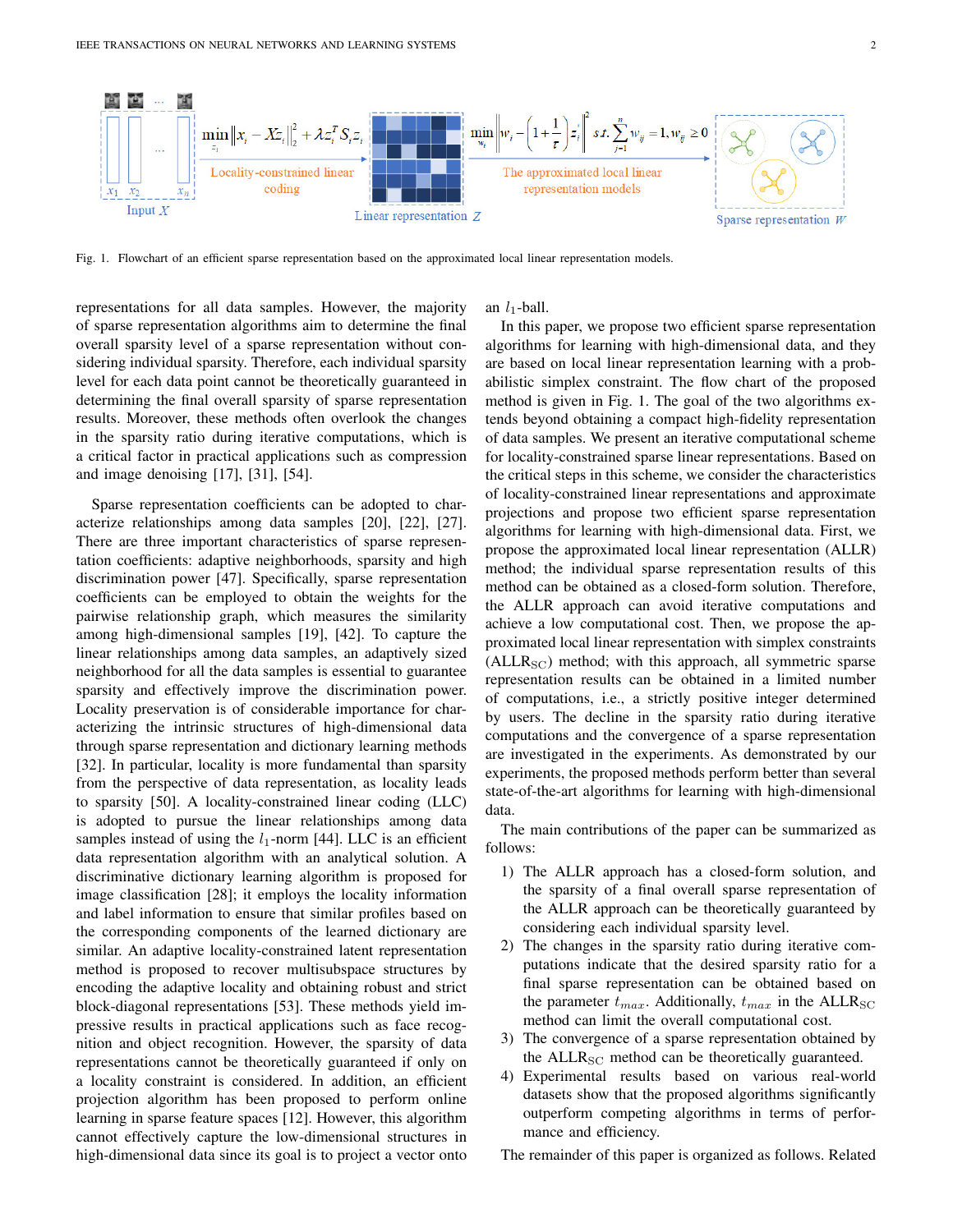work on sparse representation techniques is briefly reviewed in Section II. The proposed model is presented in Section III. Section IV presents the proposed algorithms used to learn sparse representations based on locality-constrained linear representation learning with probabilistic simplex constraints. The experimental results for a variety of real datasets are presented in Section V. Finally, Section VI concludes the paper.

## II. RELATED WORK

In this section, we briefly review several sparse representation techniques that are closely related to our work.

# *A. Sparse Representation Methods*

Let  $\mathbf{D} = [\mathbf{d}_1, ..., \mathbf{d}_n] \in \mathbb{R}^{d \times n}$  be a matrix of *d*-dimensional data vectors. Obtaining the sparse representation of a vector  $x \in \mathbb{R}^d$  involves finding a sparse vector z in dictionary D; most components of z are zero. Specifically, z can be obtained by solving the following  $l_0$ -norm minimization optimization problem:

$$
\widetilde{\mathbf{z}} = \arg\min_{\mathbf{z}} \|\mathbf{x} - \mathbf{D}\mathbf{z}\|_2^2 + \lambda \|\mathbf{z}\|_0,\tag{1}
$$

where  $\lambda > 0$  is a regularization parameter and  $\|\mathbf{z}\|_0$  is a count of the number of nonzero entries in the vector z.

Problem (1) is usually relaxed to a sparsity-inducing  $l_1$ norm minimization problem because it is a nonconvex and NP-hard problem [11]; i.e.,

$$
\widetilde{\mathbf{z}} = \arg\min_{\mathbf{z}} \|\mathbf{x} - \mathbf{D}\mathbf{z}\|_{2}^{2} + \lambda \|\mathbf{z}\|_{1},
$$
 (2)

where  $\|\mathbf{z}\|_1 = \sum_{n=1}^n$  $\sum_{i=1}^{\infty} |z_i|$ . The above optimization problem can be efficiently solved by convex optimization, such as through sparse coding algorithms [23], [41].

Let  $Y \in \mathbb{R}^{m \times n}$  be a matrix with *n* vectors. SSC is a classical sparse subspace learning method that considers the original data matrix  $Y$  as a dictionary in a sparse representation [14]. Specifically, the objective of SSC is to find the sparse representation for matrix  $Y$  by considering the following optimization problem:

$$
\min_{\mathbf{Z}, \mathbf{E}, \mathbf{R}} \|\mathbf{Z}\|_1 + \delta \|\mathbf{E}\|_1 + \eta \|\mathbf{R}\|_F^2
$$
  
s.t.  $\mathbf{Y} = \mathbf{YZ} + \mathbf{E} + \mathbf{R}, \ \mathbf{Z}^T \mathbf{1} = \mathbf{1}, \ diag(\mathbf{Z}) = 0,$  (3)

where  $\delta$  and  $\eta$  are regularization parameters.

To improve the discrimination ability of a sparse representation, LRRSC integrates  $S_0$  pseudonorm regularization into the sparse representation result [4]. The following minimization problem is solved to obtain a sparse representation for the matrix Y:

$$
\min_{\mathbf{Z}} \frac{1}{2} \left\| \mathbf{Y} - \mathbf{Y} \mathbf{Z} \right\|_F^2 + \delta \|\mathbf{Z}\|_0 + \eta \|\mathbf{E}\|_{S_0} \text{ s.t. } diag(\mathbf{Z}) = 0,
$$
\n(4)

where the proximity operator of  $\left\| \cdot \right\|_{S_0}$  is a hard thresholding function.

Problems (3) and (4) can be solved with a convex optimization approach, e.g., the alternating direction method of multipliers (ADMM). The critical step in SSC and LRRSC

# Algorithm 1 Algorithm for projection onto the simplex

\n- 1: **Input:** A vector 
$$
\mathbf{v} \in \mathbb{R}^n
$$
 and a scalar  $\alpha > 0$
\n- 2: Sort **v** into  $\mu: \mu_1 \geq \mu_2 \geq \ldots \geq \mu_n$ ,
\n- 3: Find  $\rho = \max\left\{j : \mu_j - \frac{1}{j}\left(\sum_{r=1}^j \mu_r - \alpha\right) > 0, j \in [n]\right\}$ ,
\n- 4: Let  $\delta = \frac{1}{\rho} \left(\sum_{i=1}^{\rho} \mu_i - \alpha\right)$ ,
\n- 5: **Output: z** where  $z_i = \max(v_i - \delta, 0), i \in [n]$ .
\n

is to compute the sparse coefficient matrix  $Z$  by solving the respective optimization problems. Consequently, SSC and LRRSC explore the overall sparsity of a sparse representation for matrix Y.

# *B. Euclidean Projection to the Positive Simplex*

Let  $\mathbf{v} = [\mathbf{v}_1, \mathbf{v}_2, ..., \mathbf{v}_n] \in \mathbb{R}^n$  be an ordered vector; that is,  $\mathbf{v}_1 \geq \mathbf{v}_2 \geq ... \geq \mathbf{v}_n$ . The work of [12] proposed a novel scheme to find the minimum of  $L(\mathbf{z})$  with an  $l_1$ -norm constraint on z; i.e.,

$$
\min_{\mathbf{z}} L(\mathbf{z}) \qquad s.t. \qquad ||\mathbf{z}||_1 \le \alpha,\tag{5}
$$

where  $\alpha > 0$  is a scalar. In particular,  $L(z)$  is defined as a convex function; i.e.,

$$
L(\mathbf{z}) = \frac{1}{2} ||\mathbf{z} - \mathbf{v}||_2^2.
$$
 (6)

This scheme first includes a Euclidean projection to the positive simplex to solve the following optimization problem:

$$
\min_{\mathbf{z}} \frac{1}{2} \|\mathbf{z} - \mathbf{v}\|_2^2 \quad s.t. \quad \sum_{i=1}^n \mathbf{z}_i = \alpha, \quad \mathbf{z}_i \ge 0. \tag{7}
$$

The procedure for solving Problem (7) is given in Algorithm 1, and the temporal complexity of this process is  $O(n \log(n))$ . By obtaining the appropriate  $\rho$ , Algorithm 1 generally yields sparse results. By modifying Problem  $(6)$ , a general  $l_1$ -norm constraint can be considered in the following optimization problem:

$$
\min_{\mathbf{z}} \frac{1}{2} \left\| \mathbf{z} - \mathbf{v} \right\|_2^2 \quad s.t. \quad \left\| \mathbf{z} \right\|_1 \le \alpha. \tag{8}
$$

Although finding the solution to Problem (8) requires iterative computations, the proposed approach provides faster convergence than previous methods, with a temporal complexity of  $O(n)$  The computational procedure for solving Problem (8) is similar to Algorithm 1 but does not require an accurate estimate of  $\rho$ , thus promoting the sparsity of the final results.

# III. A LOCALITY-CONSTRAINED LINEAR REPRESENTATION MODEL

# *A. Locality-Constrained Linear Representation*

Let  $X = [\mathbf{x}_1, \mathbf{x}_2, ..., \mathbf{x}_n] \in \mathbb{R}^{d \times n}$  be a set of data samples. To evaluate the membership among data samples, we use the self-representation property of data samples for a sparse representation. We formulate locality-constrained linear representation learning as a sparse representation problem in which all data samples are considered a dictionary of sparse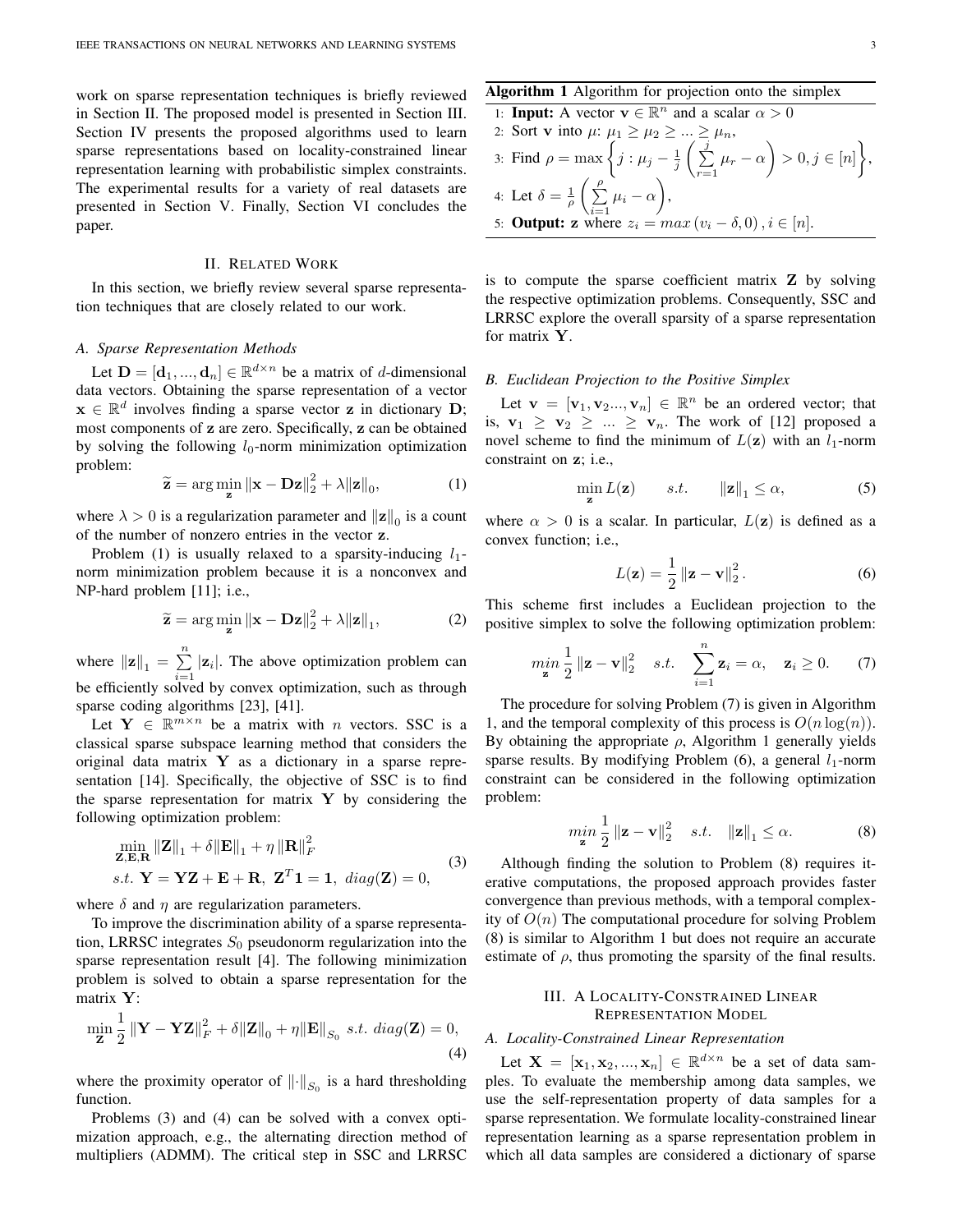representation D. Specifically, a general optimization problem for a sparse representation of a given data sample  $x_i$  can be defined as follows:

$$
\min_{\mathbf{z}_i} L(\mathbf{z}_i) + \lambda \|\mathbf{z}_i\|_1.
$$
 (9)

Note that the values of the nonzero elements in a sparse vector,  $z_i \in \mathbb{R}^n$ , can be adopted to evaluate the membership between each pair of data samples, i.e.,  $x_i$  and the corresponding data sample. To precisely measure the similarities among data samples, we employ a probability distribution to characterize each entry of  $z_i$ . Specifically, a probabilistic simplex constraint on  $z_i$  is introduced into Problem (9); i.e.,  $\sum_{n=1}^{\infty}$  $\sum_{j=1}$   $z_{ij} = 1, z_{ij} \ge 0$ , where  $z_{ij}$  represents the probability of transition from  $x_i$  to  $x_j$ .

Locality suggests that certain relationships only exist between a point and its neighbors. In practice, most elements of  $z_i$  are zeroes since there is no relationship between a data point and data points far from it. Consequently, locality leads to the sparsity of  $z_i$ . Based on this relation, we present a locality-constrained linear representation (LLR) model to approximately characterize such locality. Specifically, we consider locality-constrained linear coding  $L(\mathbf{z})$  to obtain a sparse representation of high-dimensional data; i.e.,

$$
L(\mathbf{z}) = ||\mathbf{x}_i - \mathbf{X} \mathbf{z}_i||_2^2 + \lambda \mathbf{z}_i^T \mathbf{S}_i \mathbf{z}_i,
$$
 (10)

where  $\mathbf{S}_i \in \mathbb{R}^{n \times n}$  is a locality regularization term defined as part of the Gaussian kernel to characterize an LLR. The matrix  $S_i$  is a locality adaptor that gives different degrees of freedom for each basis vector, such as  $z_i$ , in proportional relation to the corresponding similarity to data point  $x_i$ . All elements of the matrix  $S_i$  are set to zeros except the diagonal elements. The diagonal elements of  $S_i$  are defined as follows:  $\mathbf{S}_i(j,j) = \exp(\frac{\|\mathbf{x}_i - \mathbf{x}_j\|_2}{\delta})$ , where  $\|\cdot\|_2$  denotes the *l*<sub>2</sub>-norm and  $\delta$  denotes the standard deviation. For example, we set  $\delta$ as the average Euclidean distance for all pairs of data samples.

Through linear algebra, a new optimization problem for sparse representations can be formally described as follows:

$$
\min_{\mathbf{z}_i} \|\mathbf{x}_i - \mathbf{X}\mathbf{z}_i\|_2^2 + \lambda \mathbf{z}_i^T \mathbf{S}_i \mathbf{z}_i
$$
\n
$$
s.t. \quad \sum_{j=1}^d \mathbf{z}_{ij} = 1, \ \mathbf{z}_{ij} \ge 0.
$$
\n
$$
(11)
$$

In Problem  $(11)$ , the  $l_2$ -norm is adopted to characterize the error term.

## *B. Optimization*

We present an optimization procedure to solve Problem (11) using an inexact augmented Lagrange multiplier (ALM) framework [29]. By introducing an auxiliary variable  $k_i$ , Problem (11) can be converted into the following equivalent problem:

$$
\min_{\mathbf{z}_i, \mathbf{k}_i} ||\mathbf{x}_i - \mathbf{X} \mathbf{z}_i||_2^2 + \lambda \mathbf{z}_i^T \mathbf{S}_i \mathbf{z}_i
$$
  
s.t. 
$$
\sum_{j=1}^n \mathbf{k}_{ij} = 1, \mathbf{k}_{ij} \ge 0, \mathbf{z}_i = \mathbf{k}_i.
$$
 (12)

Algorithm 2 Solving Problem (11) by an inexact ALM framework

|     | 1: <b>Input:</b> $X = [\mathbf{x}_1, \mathbf{x}_2, , \mathbf{x}_n] \in \mathbb{R}^{d \times n}, \lambda > 0$ |
|-----|--------------------------------------------------------------------------------------------------------------|
|     | 2: <b>Initialize:</b> $\mu = 10^{-3}$ , $\mu_{\text{max}} = 1$ , $\rho = 1.1$ , $\varepsilon = 10^{-4}$ ;    |
|     | 3: for $i = 1 : n$ do                                                                                        |
| 4:  | while not converged do                                                                                       |
| 5:  | Update the variables $z_i$ and $k_i$ as in Equation (14);                                                    |
| 6:  | Update the multiplier: $y_i = y_i + \mu (z_i - k_i);$                                                        |
| 7:  | Update the parameter: $\mu = \min(\rho \mu, \mu_{\max})$ ;                                                   |
| 8:  | Check the convergence condition:                                                                             |
| 9:  | $\ \mathbf{z}_i - \mathbf{k}_i\ _{\infty} < \varepsilon;$                                                    |
| 10: | end while                                                                                                    |
|     | 11: end for                                                                                                  |
|     | 12: <b>Output:</b> $\mathbf{Z} = [\mathbf{z}_1, \mathbf{z}_2, , \mathbf{z}_n]$                               |

The augmented Lagrangian function in Problem (12) is

$$
\min_{\mathbf{z}_{i}, \mathbf{k}_{i}, \mathbf{y}_{i}, \gamma_{i}} ||\mathbf{x}_{i} - \mathbf{X} \mathbf{z}_{i}||_{2}^{2} + \lambda \mathbf{z}_{i}^{T} \mathbf{S}_{i} \mathbf{z}_{i} + tr \left( \mathbf{y}_{i}^{T} \left( \mathbf{z}_{i} - \mathbf{k}_{i} \right) \right) + \frac{\mu_{i}}{2} ||\mathbf{z}_{i} - \mathbf{k}_{i}||_{2}^{2} + \theta_{i} \left( \sum_{j=1}^{n} \mathbf{k}_{ij} - 1 \right) - \gamma_{i} \cdot \mathbf{k}_{i},
$$
\n(13)

where  $y_i \in \mathbb{R}^n$  and  $\gamma_i \in \mathbb{R}^n$  are two vectors of the Lagrange multiplier and  $\theta_i \in \mathbb{R}$  and  $\mu_i \in \mathbb{R}$  are penalty parameters.

The above optimization problem can be effectively solved with an inexact ALM framework. The variables  $z_i$  and  $k_i$  can be alternately updated at each step, and the other variable is fixed. The updating schemes for the  $(t + 1)$ -th iteration are:

$$
\mathbf{z}_{i}^{t+1} = \left(\mathbf{X}^{T}\mathbf{X} + \lambda\mathbf{S}_{i} + \mu_{i} \cdot \mathbf{E}\right)^{-1} \left(\mathbf{X}^{T}\mathbf{x}_{i} + \mu_{i}\mathbf{k}_{i} - \mathbf{y}_{i}\right),
$$
\n
$$
\mathbf{k}_{i}^{t+1} = \arg\min \left\| \mathbf{k}_{i} - \left(\mathbf{z}_{i} + \frac{\mathbf{y}_{i}}{\mu_{i}}\right) \right\|_{2}^{2}
$$
\n
$$
+ \theta_{i} \left(\sum_{j=1}^{n} \mathbf{k}_{ij} - 1\right) - \gamma_{i} \cdot \mathbf{k}_{i},
$$
\n(14)

where  $\mathbf{E} \in \mathbb{R}^{n \times n}$  is a matrix with elements equal to one. The second equation in Problem (14) is solved by Algorithm 1. The complete procedure for solving Problem (11) is given in Algorithm 2.

# IV. APPROXIMATED LOCAL LINEAR REPRESENTATION MODELS

The goal of this work is to efficiently find sparse representations of high-dimensional data to evaluate the membership among data samples. Most sparse representation algorithms focus on the final overall sparsity of a sparse representation without considering individual sparsity. The final results are compact and high-fidelity representations but may not be truly sparse. Consequently, we focus on the content of sparse representations for high-dimensional data rather than compact and high-fidelity representations based on undetermined linear systems. The steps in obtaining a sparse representation include determining individual sparse representations, which naturally promote overall sparsity, and evaluating the changes in the sparsity ratio during iterative computations. Based on an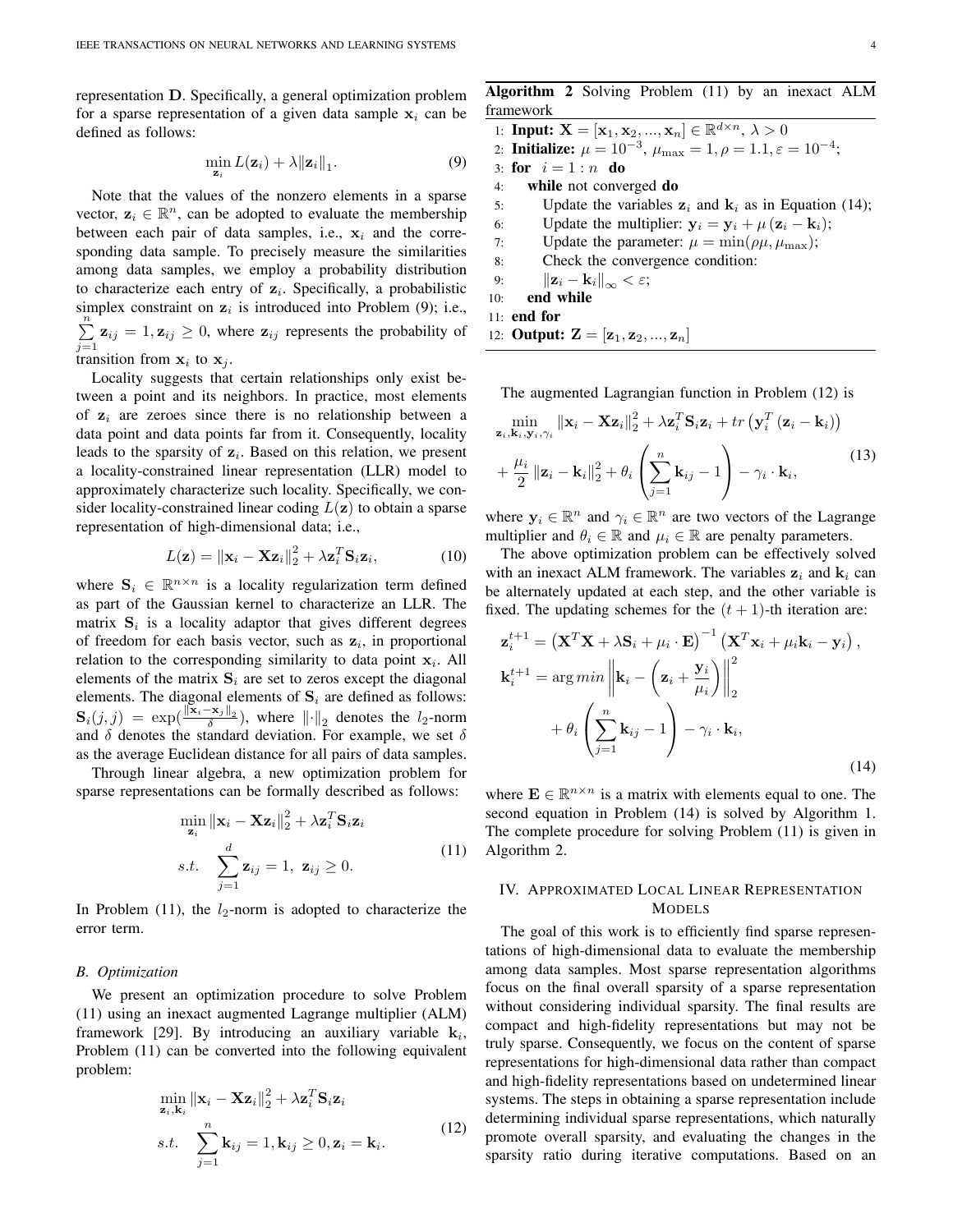analysis of the advantages of locality-constrained linear representation and approximate projection methods, we propose two efficient sparse representation algorithms for learning with high-dimensional data.

#### *A. Approximated Local Linear Representation*

A potential disadvantage of Algorithm 2 is that it requires iterative computations for locality-constrained linear representation learning, which may lead to a high computational cost in practice. However, it is clear that solving two equations is a critical step during the iterative computations of Algorithm 2. In the first equation, a locality-constrained linear representation for high-dimensional data is obtained as a closed-form solution. Then, with the second equation, the final sparse representation results can be obtained by projecting the locality-constrained linear representation to the probabilistic simplex. Consequently, this approach yields twostage approximated locality-constrained linear representations that can be used as sparse representations instead of those obtained by solving Problem (11).

We first consider locality-constrained linear representation learning for high-dimension data without a probabilistic simplex constraint. The first optimization problem is defined as follows:

$$
\min_{\mathbf{z}_i} \|\mathbf{x}_i - \mathbf{X} \mathbf{z}_i\|_2^2 + \lambda \mathbf{z}_i^T \mathbf{S}_i \mathbf{z}_i. \tag{15}
$$

The solution to Problem (15) can be analytically obtained by

$$
\mathbf{z}_{i}^{*} = \left(\mathbf{X}^{T}\mathbf{X} + \lambda\mathbf{S}_{i}\right)^{-1}\left(\mathbf{X}^{T}\mathbf{x}_{i}\right). \tag{16}
$$

In theory, locality must lead to sparsity, but not necessarily vice versa. Additionally, the results of locality-constrained linear coding are not necessarily sparse in practice because defining an appropriate  $S_i$  in Problem (11) is difficult. Consequently, we further focus on obtaining a sparse representation from locality-constrained linear coding with a probabilistic simplex constraint. The results of the locality-constrained linear coding method should be normalized before obtaining sparse results because of the probabilistic simplex constraint; i.e.,  $\mathbf{z}'_i = \frac{\mathbf{z}^*_i}{sum(\mathbf{z}^*_i)}$ .

The projection to the simplex algorithm involves Euclidean projection onto an  $l_1$ -ball [12]. There are two critical advantages of the simplex model that are conducive to the LLR model for characterizing locality. First, the simplex model theoretically guarantees that locality leads to the sparsity of individual linear representations in the LLR model. Second, the computational complexity of the projection to the simplex algorithm is  $O(n \log(n))$ ; thus, this approach can be considered an efficient simplex model with a high degree of sparsity. It is beneficial to efficiently pursue sparsity for individual data samples. Consequently, we introduce the probabilistic simplex constraint in the LLR model.

The new representation should be as close to  $\mathbf{z}'_i$  as possible when the sparsity constraint is satisfied. In particular, each pair of representation vectors should be similar in terms of the intrinsic geometry of the data distribution, and the difference

# Algorithm 3 The ALLR Algorithm

1: Input: 
$$
\mathbf{X} = [\mathbf{x}_1, \mathbf{x}_2, ..., \mathbf{x}_n] \in \mathbb{R}^{d \times n}, \lambda > 0, \tau > 0
$$

- 2: **Initialize:**  $\alpha = 1$
- 3: for  $i = 1 : n$  do
- 4: Obtain solution (16) by solving Problem (15).
- 5:  $\mathbf{z}_i^*$  is normalized as follows:  $\mathbf{z}_i = \frac{\mathbf{z}_i^*}{sum(\mathbf{z}_i^*)}$ .
- 6: Obtain the optimal solution  $w_i$  by solving Problem (18) using Algorithm 1.

7: end for

8: **Output:**  $W = [w_1, w_2, ..., w_n].$ 

in angular information should be small. Consequently, the following optimization problem can be formed:

$$
\min_{\mathbf{w}_i} \left\| \mathbf{w}_i - \mathbf{z}_i' \right\|_2^2 - \frac{1}{\tau} \left\langle \mathbf{w}_i, \mathbf{z}_i' \right\rangle \ s.t. \ \sum_{j=1}^n \mathbf{w}_{ij} = 1, \mathbf{w}_{ij} \ge 0,
$$
\n(17)

where  $\tau > 0$  is a parameter and  $\langle \cdot \rangle$  represents the inner product of two vectors.

Problem (17) is equivalent to the following problem

$$
\min_{\mathbf{w}_i} \left\| \mathbf{w}_i - \left( 1 + \frac{1}{\tau} \right) \mathbf{z}'_i \right\|_2^2 \ s.t. \sum_{j=1}^n \mathbf{w}_{ij} = 1, \mathbf{w}_{ij} \ge 0. \tag{18}
$$

Problem (18) can be solved by Algorithm 1. Finally, the complete procedure for the two-stage approximate sparse representation is outlined in Algorithm 3.

For given data samples, we first employ a localityconstrained linear representation to characterize locality for each individual data sample in Problem (15). Then, we use the probabilistic simplex constraint strategy to promote the sparsity of individual linear representations. Specifically, individual sparsity for each data sample is exploited in Problem (18) by combining Euclidean projections in the simplex algorithm with locality-constrained conditions. Consequently, the overall sparsity of a linear representation of samples can be guaranteed by obtaining individual sparse representations.

# *B. Approximated Local Linear Representation with a Symmetric Constraint*

After obtaining the sparse representation Z in Algorithm 3, we usually perform a postprocessing step to define an affinity matrix Z'; i.e.,  $Z' = \frac{(\overline{z} + \overline{z})^T}{2}$ matrix **Z**'; i.e., **Z**' =  $\frac{(\mathbf{Z} + \mathbf{Z}^2)}{2}$ . However, each element **Z**<sub>ij</sub> cannot accurately characterize the relationship between  $\mathbf{x}_i$  and  $x_j$  in the coefficient matrix  $Z$ .

To improve the symmetry of postprocessing, we consider a new sparse representation with a symmetric constraint for all data samples. Problem (17) can be reformulated as the following optimization problem:

$$
\min_{\mathbf{W}} \|\mathbf{W} - \mathbf{Z}\|_F^2 - \frac{1}{\tau} \langle \mathbf{W}, \mathbf{Z} \rangle
$$
  
s.t. 
$$
\sum_{j=1}^n \mathbf{w}_{ij} = 1, \mathbf{w}_{ij} \ge 0, \mathbf{W} = \mathbf{W}^T.
$$
 (19)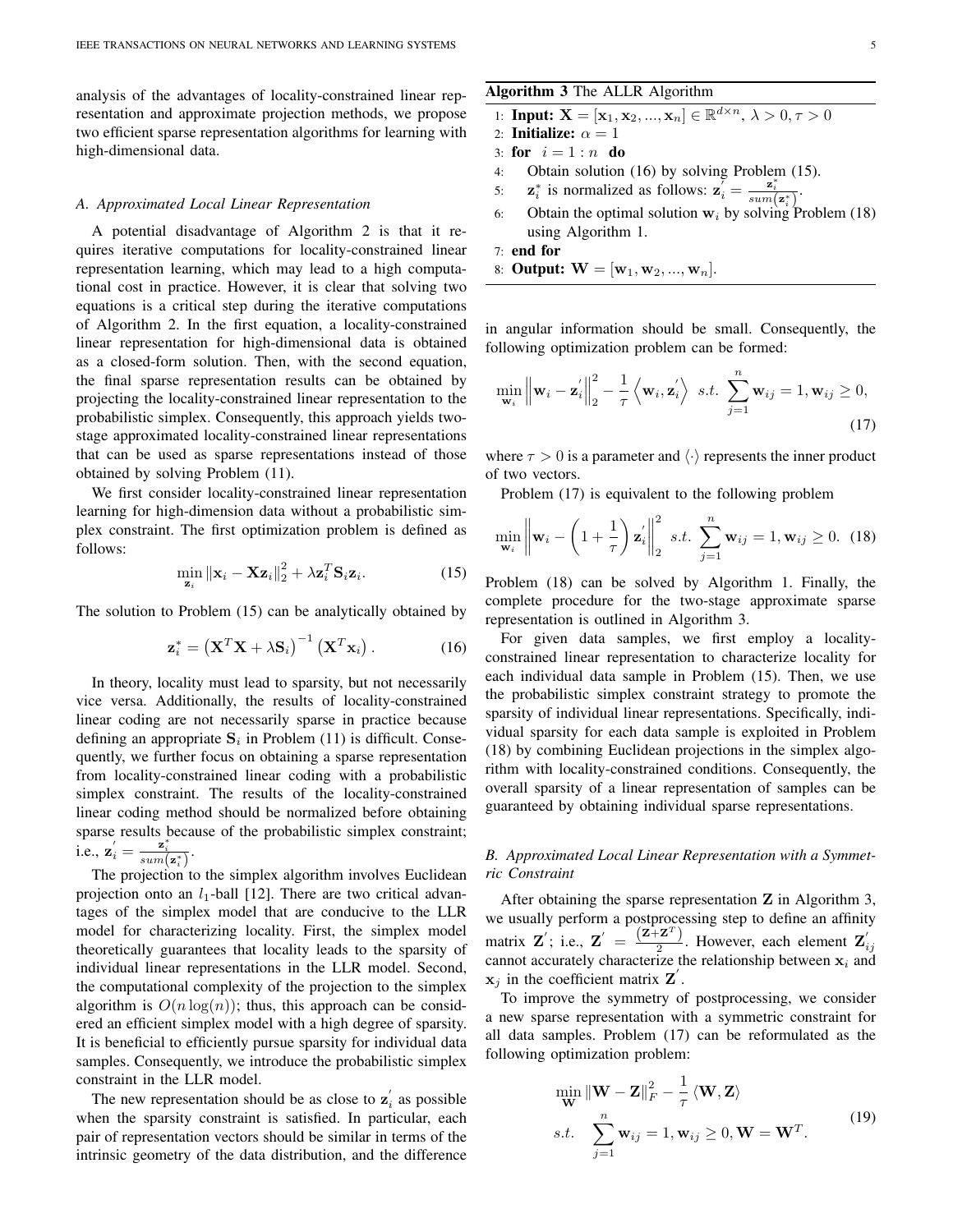# Algorithm 4 The  $ALLR_{SC}$  Algorithm

1: **Input:**  $X = [\mathbf{x}_1, \mathbf{x}_2, ..., \mathbf{x}_n] \in \mathbb{R}^{d \times n}, \lambda > 0, t_{max} \in [n]$ 2: **Initialize:**  $\alpha = 1; t = 0; \varepsilon = 10^{-2}$ 3: for  $i = 1 : n$  do 4: Obtain the optimal solution  $z_i^*$  using Algorithm 3. 5: end for 6:  ${\bf W}_0={\bf Z}^{'};$ 7: while  $t \leq t_{max}$  do 8:  $t = t + 1$ ; 9:  $\mathbf{Z}_t = \mathbf{W}_{t-1};$ 10: **for**  $i = 1 : n$  **do** 11: Obtain the optimal solution  $w_i^t$  by solving Problem (18) using Algorithm 1. 12: end for 13:  $\mathbf{W}_t = \frac{(\mathbf{W}_t + \mathbf{W}_t^T)}{2}$  $\frac{1}{2}$ ; 14: end while 15: **Output:**  $W_t$ .

The above problem can be rewritten as

$$
\min_{\mathbf{W}} \left\| \mathbf{W} - \left( 1 + \frac{1}{\tau} \right) \mathbf{Z} \right\|_F^2
$$
\n
$$
s.t. \quad \sum_{j=1}^n \mathbf{w}_{ij} = 1, \mathbf{w}_{ij} \ge 0, \mathbf{W} = \mathbf{W}^T.
$$
\n(20)

Problem  $(20)$  can be decomposed into n independent problems for each data sample  $x_i$  in each iteration. Each problem can be individually solved by Algorithm 1. The complete details are shown in Algorithm 4.

To analyze the sparsity and convergence of the sparse representation results in Algorithm 4, we further consider the following problem:

$$
\min_{\mathbf{w}^t} \left\| \mathbf{w}^t - \left( 1 + \frac{1}{t} \right) \mathbf{z}^t \right\|_2^2 \quad s.t. \quad \sum_{i=1}^n \mathbf{w}_i^t = 1, \mathbf{w}_i^t \ge 0, \quad (21)
$$

where  $z^0$  is given in descending order,  $z^t = w^{t-1}$  and  $t \geq 1$ . Theorems 1 and 2 detail the sparsity and convergence conditions in Algorithm 4, respectively.

**Theorem 1** Let  $w^t$  and  $w^{t+1}$  be two optimal solutions to *Problem* (21) *at*  $t$  *and*  $t+1$ *, respectively, when*  $t \geq 1$ *. The sparsity ratio (SR) of a vector* **w** *is defined as*  $SR(\mathbf{w}^t) = \frac{|\mathbf{w}^t|_0}{len(\mathbf{w}^t)},$ where len( $\mathbf{w}^t$ ) is the number of elements in  $\mathbf{w}^t$ . The SR of **w** will decrease as t increases, i.e.,  $SR(\mathbf{w}^{t+1}) \leq SR(\mathbf{w}^t)$ . *Suppose*  $\forall i \in [1, n]$ *, and the above inequality holds if* 

$$
\mathbf{z}_i^t < \frac{1}{\rho_t\left(t+1\right)},
$$

*where*  $t > 1$  *and*  $\rho_t$  *is the number of strictly positive elements*  $in$  **w**<sup>t</sup>.

Proof *According to Algorithm 1, we have*

 $w_i^t = \max \left\{ \left( 1 + \frac{1}{t} \right)$ 

*and*

$$
\delta_t = \frac{1}{\rho_t} \left( \sum_{i=1}^{\rho_t} \left( 1 + \frac{1}{t} \right) \mathbf{z}_i^t - 1 \right).
$$

t

 $\left\{ \mathbf{z}_{i}^{t}-\delta_{t},0\right\}$ 

*Then,*

$$
\sum_{i=1}^{n} \mathbf{z}_i^t = \sum_{i=1}^{n} \mathbf{w}_i^{t-1} = 1,
$$

*where*  $t > 1$ *.* 

*Assume that the claim*  $\delta_t \leq 0$  *holds. Thus,* 

$$
\sum_{i=1}^{n} \mathbf{w}_i^t = \sum_{i=1}^{n} \max \left\{ \left( 1 + \frac{1}{t} \right) \mathbf{z}_i^t - \delta_t, 0 \right\} > 1.
$$

*However, this does not hold, contradicting*  $\sum^{n}$  $i=1$  $\mathbf{w}_i^t = 1.$ *Hence,*  $\delta_t > 0$ *.* 

Let 
$$
\rho_t = |\mathbf{w}^t|_0
$$
 and  $\rho_{t+1} = |\mathbf{w}^{t+1}|_0$ , and we have

$$
\mathbf{w}_i^{t+1} = \max \left\{ \left( 1 + \frac{1}{t+1} \right) \mathbf{w}_i^t - \delta_{t+1}, 0 \right\}.
$$

*This implies*  $\rho_t \ge \rho_{t+1}$  *such that*  $SR(\mathbf{w}^{t+1}) \le SR(\mathbf{w}^t)$ *. Suppose the following inequality holds,*

$$
\left(1+\frac{1}{t}\right)\mathbf{z}_i^t - \delta_t < 0,
$$

*which means that the number of strictly positive elements in*  $w<sup>t</sup>$  is less than that in  $z<sup>t</sup>$ . Since  $z<sup>t</sup> = w<sup>t-1</sup>$ , this implies  $\|\mathbf{w}^t\|_0 < \|\mathbf{w}^{t+1}\|_0.$ 

*Furthermore, suppose*  $\forall i \in [1, n]$  *and*  $t > 1$ *, and we get* 

$$
\left(1+\frac{1}{t}\right)\mathbf{z}_{i}^{t} - \delta_{t}
$$
\n
$$
= \left(1+\frac{1}{t}\right)\mathbf{z}_{i}^{t} - \frac{1}{\rho_{t}}\left(\sum_{i=1}^{\rho_{t}}\left(1+\frac{1}{t}\right)\mathbf{z}_{i}^{t} - 1\right)
$$
\n
$$
= \left(1+\frac{1}{t}\right)\mathbf{z}_{i}^{t} - \frac{1}{\rho_{t}}\cdot\frac{1}{t} < 0,
$$

where  $\rho_t$  is the number of strictly positive elements in  $z^t$ . This means a condition satisfies  $\mathbf{z}_i^t < \frac{1}{\rho_t(t+1)}$  such that the above *inequality holds.*

Theorem 2 *In Algorithm 4, the objective value of Problem* (21) will decrease until convergence as t increases if  $\mathbf{w}_i^t$ *satisfies the following condition, i.e.,*  $\forall i \in [1, n]$ ,

$$
\mathbf{w}_i^t \leq \frac{\left(t+1\right)^2}{t\left(t+2\right)} \mathbf{z}_i^t,
$$

*where*  $t > 1$  *and*  $\rho_t$  *is the number of strictly positive elements*  $in$   $w^t$ .

**Proof** *Suppose*  $w^t$  *and*  $w^{t+1}$  *are two optimal solutions of Problem* (21) *at* t *and*  $t+1$  *respectively when*  $t \geq 1$ *. Let*  $\rho_t$  *and*  $\rho_{(t+1)}$  *be the number of strictly positive elements in*  $\mathbf{w}^t$  *and*  $\mathbf{w}^{t+1}$ *, respectively. Sort*  $\mathbf{z}^t$  *into*  $\mathbf{v}^t$ *:*  $\mathbf{v}_1 \ge \mathbf{v}_2 \ge ... \ge \mathbf{v}_{\rho_t} \ge 0$ *. According to Theorem 1, we have*  $\rho_t \geq \rho_{t+1}$ *.* 

*We first consider that*  $\rho_t = \rho_{t+1}$ *. This means that the* sparsity ratio (SR) of  $v<sup>t</sup>$  remains unchanged. According to *Algorithm 1, we have*

$$
\delta_t = \frac{1}{\rho_t} \left( \sum_{i=1}^{\rho_t} \left( 1 + \frac{1}{t} \right) \mathbf{v}_i^t - 1 \right) = \frac{1}{\rho_t t}
$$

,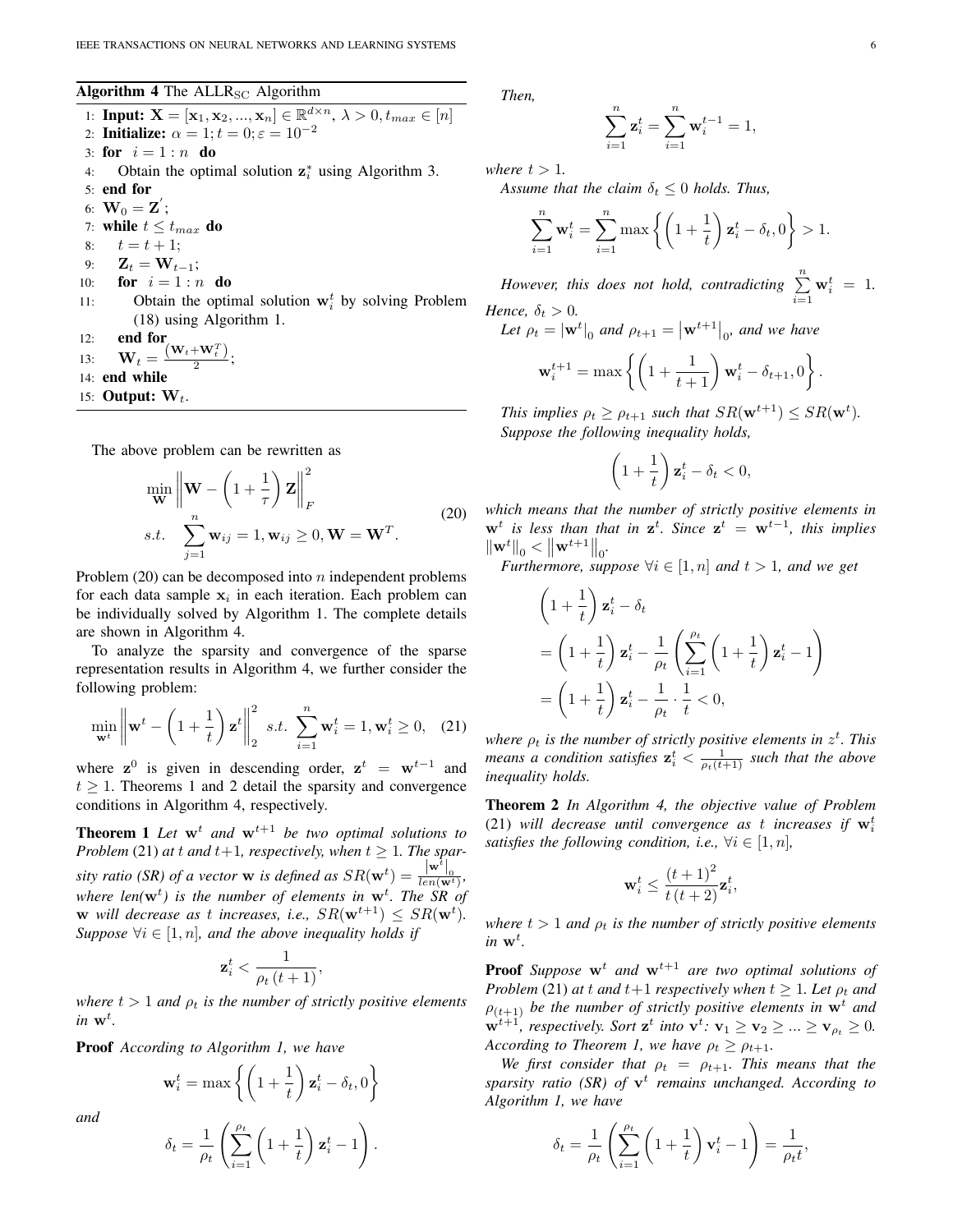*and*

$$
\delta_{(t+1)} = \frac{1}{\rho_{(t+1)}} \left( \sum_{i=1}^{\rho_{t+1}} \left( 1 + \frac{1}{t+1} \right) \mathbf{v}_i^{t+1} - 1 \right)
$$

$$
= \frac{1}{\rho_{(t+1)}(t+1)}.
$$

*Hence,*  $\delta_t > \delta_{(t+1)}$ .

Let  $r_t = \left\| \mathbf{W}_t - \left( 1 + \frac{1}{t} \right) \mathbf{V}_t \right\|$ 2 F *be the objective value of Problem* (21) *at t, where*  $V_t = [v_1, v_2, ..., v_n]$ *. Thus,* 

$$
r_{t} - r_{t+1}
$$
\n
$$
= \left\| \mathbf{w}^{t} - \left( 1 + \frac{1}{t} \right) \mathbf{v}^{t} \right\|_{2}^{2} - \left\| \mathbf{w}^{t+1} - \left( 1 + \frac{1}{t+1} \right) \mathbf{v}^{t+1} \right\|_{2}^{2}
$$
\n
$$
= \rho_{t} \left( \delta_{t} \right)^{2} - \rho_{(t+1)} \left( \delta_{(t+1)} \right)^{2} > 0.
$$

*Hence,*  $r_t$  *will decrease until convergence as t increases.* 

*Then we consider*  $\rho_t > \rho_{t+1}$ *, which indicates that the SR of* v <sup>t</sup> *decreases as* t *increases. According to Algorithm 1, we have*

$$
r_{t} = \left\| \mathbf{w}^{t} - \left( 1 + \frac{1}{t} \right) \mathbf{v}^{t} \right\|_{2}^{2}
$$

$$
= \rho_{t} (\delta_{t})^{2} + \sum_{i=\rho_{t}}^{\rho_{(t-1)}} \left( \left( 1 + \frac{1}{t} \right) \mathbf{v}_{i}^{t} \right)^{2}
$$

*and*

$$
r_{t+1} = \left\| \mathbf{w}^{t+1} - \left( 1 + \frac{1}{t+1} \right) \mathbf{v}^{t+1} \right\|_{2}^{2}
$$
  
= 
$$
\left( \rho_{(t+1)} \left( \delta_{(t+1)} \right)^{2} + \sum_{i=\rho_{(t+1)}}^{\rho_{t}} \left( \left( 1 + \frac{1}{t+1} \right) \mathbf{v}_{i}^{t+1} \right)^{2} \right).
$$

Let  $\forall i \in [\rho_{t+1}, \rho_t]$ , and there exists  $\delta_{(t+1)} > \mathbf{v}_i^{t+1}$ . Suppose  $\delta_t - \delta_{t+1} > 0$ , and we have

$$
r_{t} - r_{t+1} > \rho_{t}(\delta_{t})^{2} - \left(\rho_{(t+1)}(\delta_{(t+1)})^{2} + \sum_{i=\rho_{(t+1)}}^{\rho_{t}} (\mathbf{v}_{i}^{t+1})^{2}\right)
$$

$$
> \rho_{t+1}(\delta_{t})^{2} - \rho_{(t+1)}(\delta_{(t+1)})^{2} > 0.
$$

*Clearly,*  $r_t$  *will decrease until convergence as t increases if* 

$$
\delta_t - \delta_{t+1} > 0.
$$

*Thus,*

$$
\delta_t - \delta_{t+1} = \frac{1}{\rho_t} \left( \sum_{i=1}^{\rho_t} \left( 1 + \frac{1}{t} \right) \mathbf{v}_i^t - 1 \right) \n- \frac{1}{\rho_{(t+1)}} \left( \sum_{i=1}^{\rho_{t+1}} \left( 1 + \frac{1}{t+1} \right) \mathbf{v}_i^{t+1} - 1 \right) \n> \sum_{\rho_{(t+1)}} \left( \sum_{i=1}^{\rho_{(t+1)}} \left( 1 + \frac{1}{t} \right) \mathbf{v}_i^t - 1 \right) \n- \frac{1}{\rho_{(t+1)}} \left( \sum_{i=1}^{\rho_{(t+1)}} \left( 1 + \frac{1}{t+1} \right) \mathbf{v}_i^{t+1} - 1 \right) \n= \frac{1}{\rho_{(t+1)}} \left( \sum_{i=1}^{\rho_{(t+1)}} \left( 1 + \frac{1}{t} \right) \mathbf{v}_i^t - \left( 1 + \frac{1}{t+1} \right) \mathbf{w}_i^t \right) \n\geq 0.
$$

*This means a condition satisfies*

$$
\mathbf{w}_i^t \leq \frac{\left(t+1\right)^2}{t\left(t+2\right)}\mathbf{v}_i^t
$$

*such that the above inequality holds.*

In addition, we also consider a special case:  $t \to +\infty$ . Then, we have  $\lim_{t \to +\infty} (1 + \frac{1}{t}) \mathbf{z}_i^t = \mathbf{z}_i^t$ , which implies  $\sum_{i=1}^n$  $z_i^t = 1$  and  $z_i^t \geq 0$ . Thus, the optimal solution to Problem (21)  $\mathbf{w}^t$  can be written as  $w_i^t = z_i^t$ . Hence, the objective value of Problem (21) remains zero when  $t \to +\infty$ . This result verifies that in theory, the objective value of Problem (21) decreases until convergence when  $t \to +\infty$ .

According to Theorem 1, the sparsity of a sparse representation steadily declines as  $t$  gradually increases in Problem  $(21)$ if  $z_i^t$  satisfies a certain condition. Hence, t becomes larger as the objective value of Problem (21) decreases. Consequently,  $w<sup>t</sup>$  is approximate to  $z<sup>t</sup>$  as t increases. Note that we focus on sparse representations for high-dimensional data rather than finding the sparest solution in Problem (18). Consequently, we adopt t as a parameter in Problem (21) instead of  $\tau$  in Problem (18) to alleviate the rate of change in sparsity.

Compared with the solution procedure for Problem (21), Algorithm 4 includes an additional step:  $\mathbf{W}_t = \frac{(\mathbf{W}_t + \mathbf{W}_t^T)}{2}$  $\frac{1}{2}$ . If the initial coefficients in  $z$  are closely related to neighboring samples for each sample x, the sparsity of a sparse representation will continue to decline. This result explicitly implies the importance of z in the initial phase and further explains why locality-constrained linear representation is one of the most appropriate choices for initializing z, which is a critical step in Algorithm 4.

## *C. Theoretical Analysis*

*1) Computational Complexity Analysis:* Determining the computational complexity of Algorithm 3 mainly consists of two steps. Specifically, the first step is to find the solution to Problem (15), which requires solving the system of standard linear equations. It is easy to prove that  $(X^T X + \lambda S_i)^{-1}$  is a symmetric positive definite matrix. Hence, the computational complexity of the first part is  $\mathcal{O}\left(dn^2 + \frac{1}{3}n^3\right)$  based on Cholesky factorization. Moreover, this computational complexity reduces to  $\mathcal{O}(dn^2 + n^{2.38})$ when applying the Coppersmith–Winograd algorithm [10], [1]. In addition, the computational complexity of the other part, Algorithm 1, is  $\mathcal{O}(n \log(n))$ . The overall computational complexity of Algorithm 3 is  $\mathcal{O}(dn^2 + n^{3.38} + n^2 \log(n)),$ and the overall computational complexity of Algorithm 4 is  $\mathcal{O}(dn^2 + n^{3.38} + tn^2 \log(n))$ , where t is the number of iterations. The number of samples  $n$  is usually large, whereas the dimension  $d$  is relatively small in practice. Hence, we usually have  $d \ll n$ . As a result, the overall computational complexities of Algorithms 3 and 4 are  $\mathcal{O}(n^{3.38})$  and  $\mathcal{O}(n^{3.38} + tn^2 \log(n))$ , respectively.

*2) Comparison with Sparse Representation-Based Techniques:* Considering a data sample and a group of basic vectors, a sparse representation can be obtained by solving the  $l_1$ -norm-based optimization problem or its variants using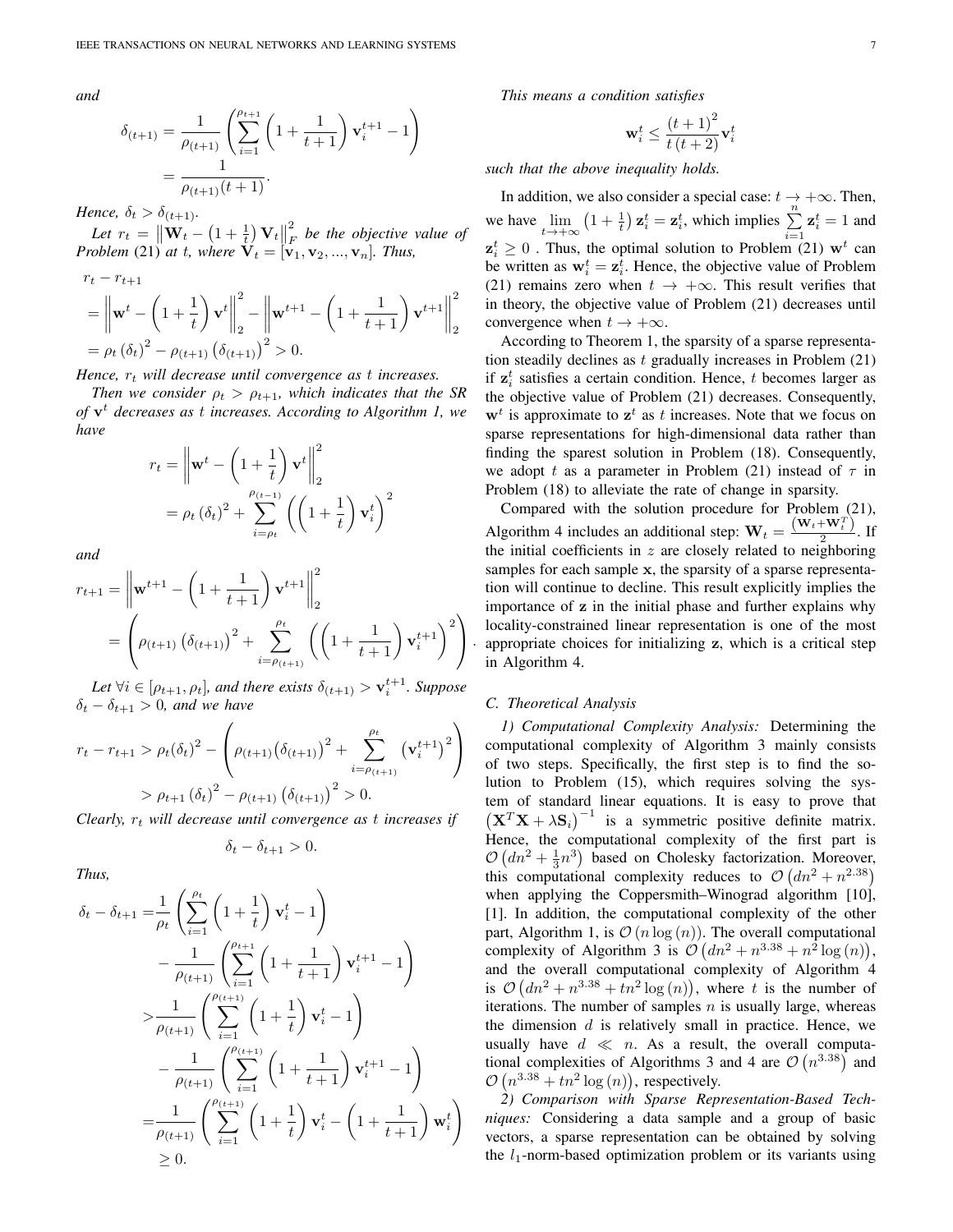various  $l_1$ -norm optimization techniques, e.g., the least angle regression (LARS) algorithm [13]. The computational complexity of LARS is  $\mathcal{O}(td^2n^2)$  for an individual data sample, where  $t$  is the number of data splits used in cross-validation. For given data samples, this method is often associated with a high overall computational cost because the solution of the  $l_1$ -norm-based optimization problem is found for each individual data sample. To reduce the computational cost, a number of sparse representation techniques for the respective optimization problems, e.g., SSC and LRRSC, are presented to obtain a sparse representation for the whole data set,  $X$ . SSC and LRRSC employ different shrinkage-thresholding operators to purse the final overall sparsity of  $X$  through iterative computations. The computational complexities of SSC and LRRSC are  $\mathcal{O}(t (dn^2 + n^3))$  and  $\mathcal{O}(dn^2 + tn^3)$ , respectively. As a result, SSC and LRRSC effectively have lower computational costs than the above methods, although they require iterative computations that may have a negative impact on individual sparse representations, i.e., real sparsity.

Algorithm 2 aims to find sparse representations for individual data samples and is one of the most representative sparse representation algorithms in terms of real sparsity. Different from -norm-based sparse representation techniques, the LLR model is presented in Algorithm 2. Unfortunately, the computational complexity of Algorithm 2 is  $\mathcal{O}(tn^{3.38})$ . To avoid the high computational complexity of Algorithm 2, the ALLR and  $ALLR_{SC}$  methods are presented to learn sparse representations based on the LLR model with probabilistic simplex constraints. First, the ALLR method has a closedform solution, and the overall computational complexity is  $\mathcal{O}(n^{3.38})$ . In addition, we consider the computational complexity of the ALLR<sub>SC</sub> approach:  $\mathcal{O}(n^{3.38} + tn^2 \log(n)).$ Thus, the iterative computational cost of the  $ALLR_{SC}$  method is a secondary factor under the condition  $t \ll n$ , although the ALLR<sub>SC</sub> approach involves iterative computations. The two proposed methods effectively reduce the computational cost compared with that of Algorithm 2. Moreover, the computational complexities of the ALLR and  $ALLR_{SC}$  methods are comparable to those of SSC and LRRSC. Consequently, the ALLR and ALLR<sub>SC</sub> methods display advantages over the representative sparse representation methods discussed above.

# V. EXPERIMENTAL STUDY

In this section, we evaluate the performance of the proposed algorithms<sup>1</sup> in two different types of experiments: clustering and semisupervised classification. All algorithms are implemented in MATLAB 2015b. The experiments are conducted on a Windows platform with an Intel i7-9700k CPU and 32 GB RAM.

#### *A. Experimental Setting*

*1) Datasets:* We consider four publicly available datasets in our experiments, which are summarized below.

• Extended Yale B Dataset [24]. This dataset contains 2414 facial images captured from 38 individuals. There are approximately 59-64 images available for each individual. All images are resized to  $48 \times 42$  pixels.

- USPS Dataset [16]. This dataset consists of 7,291 images of ten handwritten digits (0-9), and the image size is  $16 \times$ 16 pixels.
- COIL-20 Dataset [36]. This dataset includes 1,440 grayscale images of 20 objects. There are 72 images of each object, and each image is manually cropped to a size of  $32 \times 32$  pixels.
- **ISOLET Dataset** [15]. This dataset contains 1560 data samples from 26 subjects, and each data sample includes 617 features. Each subject spoke the name of each letter of the alphabet twice. The features are composed of spectral coefficients, contour features, sonorant features, presonorant features, and postsonorant features.

*2) Compared Methods:* Six related graph-based algorithms were considered baselines: LRR [30], SSC [14], finding good neighbors in the subspace clustering (FGNSC) [49], LRSSC [4], stochastic sparse subspace clustering via orthogonal matching pursuit with consensus  $(S^3COMP-C)$  [9] and learnable subspace clustering (LeaSC) [26]. For LeaSC, we chose the  $l_1$ - $F^2$  version for comparison. In addition, a discriminative dictionary learning algorithm called the locality constrained and label embedding dictionary learning (LCLE-DL) algorithm is employed for semisupervised classification[28]. The source codes of the algorithms are provided by their authors. A spectral clustering method, NCuts [38], was employed as a final step in clustering. Moreover, a label propagation method was selected as the last step in semisupervised classification [55]. Hence, the results of the competing algorithms are used to construct graphs for the above methods, except the LCLE-DL algorithm.

*3) Parameter Settings:* Algorithm 1 is a critical process in Algorithms 3 and 4. The probabilistic simplex constraint on  $z_i$ is adopted in Problem (9); i.e.,  $\sum_{j=1}^{n} z_{ij} = 1, z_{ij} \ge 0$ . Hence, we set  $\alpha = 1$  in Algorithm 1. The ALLR and ALLR<sub>SC</sub> methods share the same parameter  $\lambda$  in Problem (15). The parameters  $\lambda$ ,  $\tau$  and t were first selected from  $\{1, 5, 10, 50, 100, 500, 1e^{3}\},$  $\{1e^{-3}, 5e^{-3}, 0.01, 0.05, 0.1, 0.5\}$  and  $\{5, 10, 50, 100, 300\}$  in the ALLR and  $ALLR_{SC}$  methods. Then, we slightly adjusted these parameters to obtain the best results for the ALLR and  $ALLR_{SC}$  methods in each experiment. For a fair comparison, the best results for the competing algorithms were obtained by manually adjusting their respective parameters.

*4) Evaluation Metrics:* We employed five standard metrics to evaluate the clustering performance of different methods: clustering accuracy (ACC) [34], normalized mutual information (NMI) [34], the adjusted rand index (Adj-RI) [51], purity [34], and the F-measure [34]. For the semisupervised classification experiments, we used classification accuracy to evaluate the performance of all the methods. A higher value of the evaluation metric indicates better clustering or classification performance. The best and second-best experimental results are shown in bold and underlined, respectively.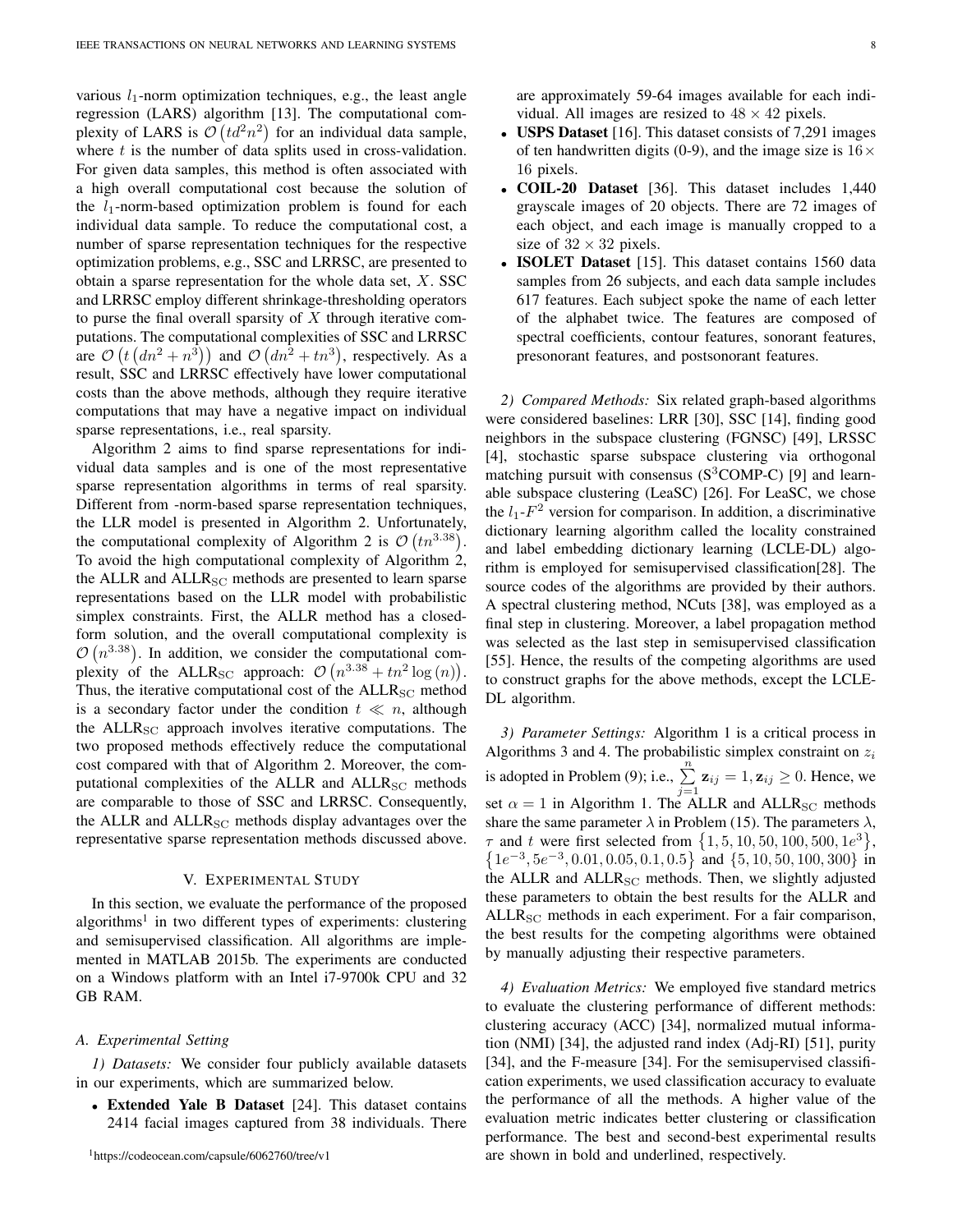TABLE I CLUSTERING RESULTS OF THE COMPETING METHODS (%) FOR THE SUBSETS OF THE EYB AND USPS DATASETS.

| Datasets    | Metrics    | <b>ALLR</b> | $ALLR_{SC}$ | <b>LRR</b> | <b>SSC</b> | <b>FGNSC</b> | <b>LRSSC</b> | S <sup>3</sup> COMP-C | LeaSC |
|-------------|------------|-------------|-------------|------------|------------|--------------|--------------|-----------------------|-------|
|             | <b>ACC</b> | 99.38       | 98.59       | 79.38      | 86.88      | 96.88        | 97.66        | 97.19                 | 83.75 |
|             | <b>NMI</b> | 98.6        | 96.94       | 84.01      | 82.27      | 93.61        | 95.17        | 94.11                 | 80.65 |
| <b>EYB</b>  | Purity     | 99.38       | 98.59       | 83.13      | 86.88      | 96.97        | 96.88        | 97.19                 | 83.75 |
|             | F-measure  | 99.37       | 98.6        | 84.87      | 88.43      | 96.88        | 96.95        | 97.21                 | 85.76 |
|             | Adj-RI     | 98.61       | 96.87       | 66.69      | 68.91      | 93.1         | 94.82        | 93.72                 | 63.72 |
|             | <b>ACC</b> | 90.2        | 92.5        | 76.1       | 75.6       | 65.6         | 77.6         | 75.4                  | 77.9  |
|             | NMI        | 85.74       | 87.14       | 77.02      | 78.58      | 61.96        | 77.75        | 77.41                 | 78.69 |
| <b>USPS</b> | Purity     | 90.3        | 92.5        | 85.2       | 85.4       | 76           | 86.3         | 84.7                  | 86.3  |
|             | F-measure  | 90.53       | 92.5        | 79.5       | 80.04      | 69.75        | 79.81        | 79.15                 | 79.72 |
|             | Adj-RI     | 87.44       | 97.7        | 69.03      | 68.36      | 52.79        | 70.8         | 69.17                 | 70.49 |

TABLE II

COMPUTATIONAL COSTS OF THE COMPETING METHODS (IN SECONDS) FOR THE SUBSETS OF THE EYB AND USPS DATASETS.

| Datasets    | ALLR | . $\Lambda\text{LLR}_{\text{SC}}$ |       |      |      |    | LRR SSC FGNSC LRSSC S <sup>3</sup> COMP-C LeaSC |      |
|-------------|------|-----------------------------------|-------|------|------|----|-------------------------------------------------|------|
| <b>EYB</b>  | 0.02 | 0.07                              | 15.24 | 1.48 | 0.39 |    |                                                 |      |
| <b>USPS</b> | 0.03 | 0.71                              | 30.44 | 3.48 | 0.91 | 16 |                                                 | 3.28 |

TABLE III CLUSTERING RESULTS OF THE COMPETING METHODS (%) FOR THE FOUR DATASETS.

| Datasets                                | Metrics    | <b>ALLR</b> | $\overline{\text{ALLR}}_{\text{SC}}$ | LRR   | <b>SSC</b> | <b>FGNSC</b> | <b>LRSSC</b> | S <sup>3</sup> COMP-C | LeaSC |
|-----------------------------------------|------------|-------------|--------------------------------------|-------|------------|--------------|--------------|-----------------------|-------|
|                                         | <b>ACC</b> | 98.3        | 94.33                                | 87.37 | 86.08      | 89.4         | 91.88        | 89.56                 | 87.41 |
|                                         | <b>NMI</b> | 97.74       | 95.68                                | 89.51 | 88.53      | 94.15        | 93.37        | 89.05                 | 89.83 |
| <b>EYB</b>                              | Purity     | 98.3        | 94.41                                | 87.45 | 86.41      | 89.52        | 91.88        | 89.56                 | 87.57 |
|                                         | F-measure  | 98.33       | 95.85                                | 92.64 | 91.59      | 91.65        | 94.95        | 91.65                 | 92.25 |
| <b>USPS</b><br>COIL-20<br><b>ISOLET</b> | $Adj-RI$   | 96.44       | 92.02                                | 69.76 | 67.9       | 83.86        | 84.97        | 70.56                 | 71.85 |
|                                         | <b>ACC</b> | 93.17       | 93.47                                | 76.09 | 77.92      | 83.48        | 86.01        | 88.07                 | 79.45 |
|                                         | <b>NMI</b> | 87.92       | 89.27                                | 76.84 | 78.57      | 78.35        | 78.64        | 88.94                 | 84.4  |
|                                         | Purity     | 93.17       | 93.47                                | 82.94 | 84.57      | 83.31        | 86.01        | 89.67                 | 87.19 |
|                                         | F-measure  | 93.15       | 93.35                                | 80.01 | 82         | 84.64        | 86.06        | 90.74                 | 84.66 |
|                                         | $Adj-RI$   | 88.58       | 89.31                                | 69.12 | 70.19      | 72.06        | 75.38        | 86.63                 | 77.16 |
|                                         | <b>ACC</b> | 88.26       | 94.03                                | 75.42 | 82.22      | 81.18        | 79.38        | 83.13                 | 77.85 |
|                                         | <b>NMI</b> | 92          | 97.84                                | 88.83 | 90.61      | 88.67        | 88.38        | 90.88                 | 91.28 |
|                                         | Purity     | 88.33       | 94.31                                | 82.29 | 84.58      | 83.33        | 82.43        | 83.26                 | 83.96 |
|                                         | F-measure  | 88.32       | 95.83                                | 80.77 | 84.44      | 83.2         | 81.33        | 83.98                 | 84.12 |
|                                         | $Adj-RI$   | 83.74       | 93.28                                | 71.93 | 75.04      | 77.05        | 74.56        | 76.84                 | 76.82 |
|                                         | <b>ACC</b> | 72.24       | 75.06                                | 68.4  | 64.36      | 61.35        | 67.95        | 69.68                 | 66.41 |
|                                         | <b>NMI</b> | 80.34       | 80.83                                | 78.33 | 77.71      | 66.38        | 79.05        | 79.74                 | 78.85 |
|                                         | Purity     | 74.04       | 76.54                                | 70.06 | 66.73      | 63.58        | 71.28        | 71.54                 | 68.53 |
|                                         | F-measure  | 73.92       | 75.58                                | 70.7  | 67         | 62.31        | 70.77        | 71.08                 | 69.08 |
|                                         | Adj-RI     | 63.1        | 64.66                                | 60.51 | 57.37      | 60.78        | 62.01        | 61.95                 | 60    |

#### *B. Performance Evaluation*

*1) Clustering Experiments:* We performed clustering experiments based on four publicly available datasets. First, subsets of the data samples were chosen from the Extended Yale B (EYB) and USPS datasets. Specifically, the first 10 subjects, which included 640 frontal face images of 10 individuals from the EYB dataset, were considered in the first experiment. In addition, the first 1,000 digit images from the USPS dataset were used in the second experiment. In particular, there were different numbers of images for each digit in the second experiment, ranging from 47-213 images per digit. Hence, the numbers of clusters are 10 and 10 and the numbers of images are 640 and 1,000 for the two experiments, respectively. The two ALRR parameters are (1)  $\lambda = 1$  and  $\tau = 0.2$  and (2)  $\lambda = 1200$  and  $\tau = 1e^{-3}$  for experiments 1 and 2, respectively. In addition, the two ALLR<sub>SC</sub> parameters are (1)  $\lambda = 0.8$  and  $t = 3$  and (2)  $\lambda = 25$  and  $t = 3$  and for experiments 1 and 2, respectively. The clustering results are reported in Table I.

We observed that the ALLR and  $ALLR_{SC}$  methods perform better than the competing methods in terms of the five standard metrics: ACC, NMI, purity, the F-measure and Adj-RI. Specifically, the ALLR and  $ALLR_{SC}$  methods achieve the best and the second-best clustering results for the subset of the EYB dataset, respectively. For example, in terms of ACC, NMI, purity, the F-measure and Adj-RI, the ALLR approach achieves at least 1.72%, 3.43%, 2.19%, 2.16% and 3.79% improvements over the other competing methods, except ALLR<sub>SC</sub>. Similarly, the  $ALLR_{SC}$  and  $ALLR$  methods yield the best and secondbest clustering results for the subset of the USPS dataset, respectively. In addition, the computational cost is shown in Table II. Notably, the ALLR and ALLR<sub>SC</sub> methods yield the lowest and the second-lowest computational costs in the experiments, respectively.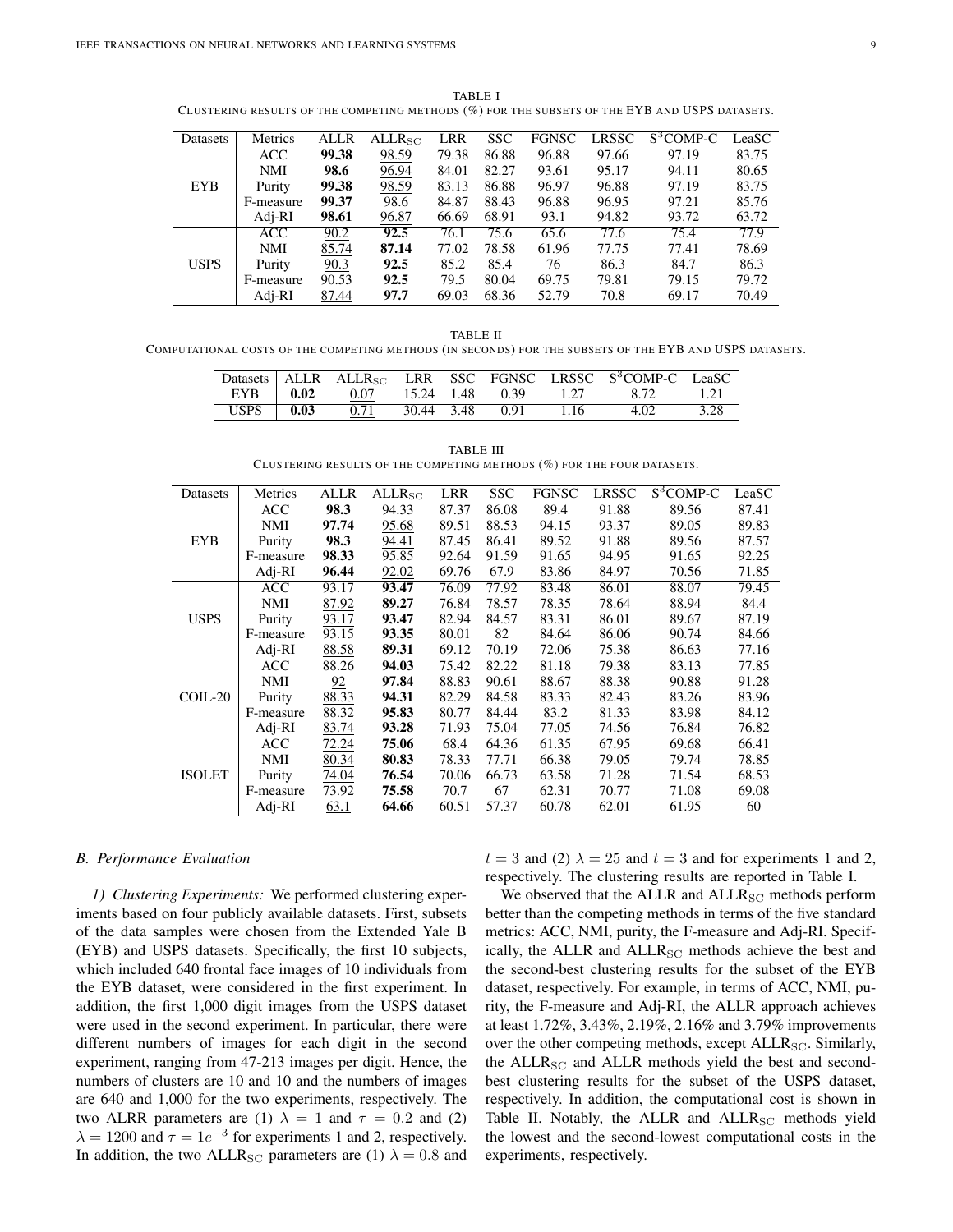TABLE IV COMPUTATIONAL COSTS OF THE COMPETING METHODS (IN SECONDS) FOR THE FOUR DATASETS.

| Datasets      | <b>ALLR</b> | $ALLR$ sc | LRR     | SSC.   | <b>FGNSC</b> | <b>LRSSC</b> | S <sup>3</sup> COMP-C | LeaSC  |
|---------------|-------------|-----------|---------|--------|--------------|--------------|-----------------------|--------|
| <b>EYB</b>    | 0.15        | 0.41      | 25.3    | 31.26  | 58.54        | 49.52        | 50.1                  | 10.48  |
| <b>USPS</b>   |             | 87.87     | 143.72. | 533.91 | 1531.79      | 878.74       | 108.39                | 616.44 |
| $COLL-20$     | 0.06        | 0.45      | 93.08   | 6.48   | 10.33        | 4.84         | 7.25                  | 7 73   |
| <b>ISOLET</b> | 0.07        | 0.77      | 87.92   | 9.98   | 18.6         |              | 5.61                  | 10.05  |

TABLE V

SEMISUPERVISED CLASSIFICATION PERFORMANCE (MEAN ACCURACY AND STANDARD DEVIATION) OF THE COMPETING METHODS FOR THE FOUR DATASETS.

|                                          | Ratio | $\mathrm{ALLR}_{\mathrm{SC}}$ | <b>LRR</b> | SSC | FGNSC                                                                                                                      | LRSSC | S <sup>3</sup> COMP-C LeaSC | LCLE-DL |
|------------------------------------------|-------|-------------------------------|------------|-----|----------------------------------------------------------------------------------------------------------------------------|-------|-----------------------------|---------|
|                                          | 5%    |                               |            |     | $97.25(0.48)$ $97.33(0.5)$ $96.56(0.43)$ $75.1(4.81)$ $69.96(1.91)$ $91.77(1.4)$ $81.52(1.49)$ $92.46(1.33)$ $94.83(1.59)$ |       |                             |         |
|                                          |       |                               |            |     | 10% 97.46 (0.85) 97.94 (0.19) 96.72 (0.81) 84.66 (1.82) 78.06 (1.19) 94.03 (0.78) 86.08 (1.04) 94.61 (0.6) 95.8 (1.14)     |       |                             |         |
|                                          |       |                               |            |     | 20% 98.5 (0.2) 98.28 (0.18) 97.58 (1.06) 88.97 (1.5) 84.23 (1.7) 95.3 (0.5) 89.75 (0.71) 95.84 (0.39) 96.5 (0.78)          |       |                             |         |
|                                          |       |                               |            |     | 50% 99.01 (0.29) 98.7 (0.25) 98.28 (1.27) 95.64 (0.75) 90.86 (0.96) 96.97 (0.68) 92.03 (0.64) 96.62 (0.32) 97.48 (0.44)    |       |                             |         |
|                                          |       |                               |            |     | 5% 95.21 (0.44) 93.14 (0.33) 92.22 (0.76) 83.24 (0.59) 41.33 (0.73) 87.29 (0.51) 91.38 (0.72) 78.23 (1.43) 85.94 (1.73)    |       |                             |         |
| <b>USPS</b>                              |       |                               |            |     | 10% 96.31 (0.17) 95.16 (0.36) 94.41 (0.37) 88.59 (0.72) 53.69 (5.69) 90.1 (0.35) 92.8 (0.39) 83.88 (1.02) 90.01 (1.13)     |       |                             |         |
|                                          |       |                               |            |     | 20% 97.15 (0.17) 96.16 (0.27) 95.47 (0.38) 92.56 (0.44) 68.21 (0.78) 91.95 (0.29) 93.94 (0.22) 87.34 (1.21) 94.43 (0.89)   |       |                             |         |
| <b>EYB</b><br>$COLL-20$<br><b>ISOLET</b> |       |                               |            |     | 50% 97.8 (0.13) 97.02 (0.22) 96.37 (0.17) 96.13 (0.44) 86.94 (0.73) 93.35 (0.32) 95.12 (0.24) 93.12 (1.02) 96.35 (0.63)    |       |                             |         |
|                                          |       |                               |            |     | 5% 90.15 (2.74) 89.4 (1.98) 89.23 (1.13) 87.97 (3.5) 48.44 (3.7) 86.17 (3.95) 87.62 (7.12) 78.38 (2.4) 78.53 (2.67)        |       |                             |         |
|                                          |       |                               |            |     | 10% 94.44 (1.5) 94.13 (0.9) 92.22 (1.52) 93.52 (1.98) 60.61 (4.62) 89.99 (3.21) 93.14 (2.67) 88.01 (2.57) 88.11 (1.93)     |       |                             |         |
|                                          |       |                               |            |     | 20% 97.03 (0.62) 96.24 (0.71) 94.71 (15.3) 96.18 (1.06) 7347 (2.49) 95.72 (1.27) 95.6 (4.06) 93.14 (2.25) 95.86 (1.56)     |       |                             |         |
|                                          |       |                               |            |     | 50% 98.89 (0.31) 98.5 (0.55) 97.04 (0.74) 97.29 (1.54) 91.34 (2.71) 97.56 (0.95) 98.07 (0.94) 98.06 (0.8) 97.59 (1.29)     |       |                             |         |
| Datasets                                 |       |                               |            |     | 5% 82.46 (1.97) 84.51 (1.59) 79.84 (1.45) 81.28 (1.9) 30.51 (2.62) 76.65 (1.71) 78.23 (1.43) 81.48 (1.61) 77.12 (1.35)     |       |                             |         |
|                                          |       |                               |            |     | 10% 87.88 (0.86) 88.12 (1.82) 85.8 (1.32) 85.4 (1.59) 42.44 (2.88) 82.48 (1.15) 83.88 (1.02) 86.2 (1.34) 85.19 (1.3)       |       |                             |         |
|                                          |       |                               |            |     | 20% 91.48 (0.68) 91.16 (1.04) 90.18 (0.33) 90.07 (0.73) 56.49 (4.2) 86.88 (0.92) 87.34 (1.21) 90.93 (0.67) 90.58 (1.13)    |       |                             |         |
|                                          |       |                               |            |     | 50% 94.91 (1.26) 94.4 (0.79) 93.74 (0.9) 93.72 (0.79) 79.63 (4.23) 91.32 (0.73) 93.12 (1.02) 94.21 (0.83) 93.37 (0.89)     |       |                             |         |

Then, we further evaluated the clustering performance of the proposed methods as the number of data samples or clusters increased. Hence, we considered all data samples from each dataset employed in the experimental evaluation. The parameters of the ALLR and  $ALLR_{SC}$  methods are set as (1)  $\lambda = 2, \tau = 0.05;$  (2)  $\lambda = 200, \tau = 1e^{-3};$  (3)  $\lambda = 30, \tau = 5e^{-3}$ ; (4)  $\lambda = 20, \tau = 0.3$ ; (5)  $\lambda = 2$ ,  $t = 25$ ; (6) $\lambda = 1400$ ,  $t = 150$ ; (7)  $\lambda = 50$ ,  $t = 300$ ; and (8)  $\lambda = 70$ ,  $t = 14$  for the EYB, USPS, COIL-20 and ISOLET datasets, respectively. Table III shows the clustering results of the experiments. We can see that the ALLR approach outperforms the other methods for the EYB dataset. For example, in terms of ACC, NMI, purity, the F-measure and Adj-RI, the ALLR approach achieves significant improvements of at least 6.42%, 3.59%, 6.42%, 3.38% and 11.47% over the competing methods, except  $ALLR_{SC}$ . In addition, the  $ALLR$ method achieves the second-best results for the other three datasets based on the five metrics. The  $ALLR_{SC}$  method achieves the best clustering results for the USPS, COIL and ISOLET datasets. Notably, the  $ALLR_{SC}$  approach achieves at least 5.4%, 10.9%, and 5.38% improvements in ACC when compared with the state-of-the-art methods, except ALLR, for the USPS, COIL and ISOLET datasets, respectively. Moreover, the  $ALLR_{SC}$  method consistently outperforms the other methods based on the other four metrics. In addition, LRRSC and S<sup>3</sup>COMP-C yield satisfactory clustering results. Table IV shows the computational costs of different methods for all four datasets. The ALLR and  $ALLR_{SC}$  methods exhibit higher computational efficiency than the competing algorithms.

The number of clusters or samples dramatically increases

when we consider all data samples from the EYB and USPS datasets in clustering experiments. The ALLR and  $ALLR_{SC}$ methods yield impressive experimental results compared to those of the competing algorithms for the subsets of the two datasets. As the number of clusters or samples increases, the  $ALLR_{SC}$  and  $ALLR$  methods consistently display distinct advantages in clustering ability. This result validates the importance of considering both the low-dimensional structure of high-dimensional data and the sparsity of data representations. Compared with the ALLR approach, the  $ALLR_{SC}$  method benefits from sparse representation learning during iterative computations. In addition, the computational cost of the ALLR method is much lower than that of the other algorithms in the clustering experiments. Moreover, the  $ALLR_{SC}$  method achieves relatively low computational costs for sparse representations. Consequently, the ALLR and  $ALLR_{SC}$  methods exhibit excellent efficiency in obtaining sparse representations.

*2) Semisupervised Classification Experiments:* We performed semisupervised classification experiments with varying percentages of samples to evaluate the performance of the proposed methods. Specifically, 5%, 10%, 20% and 50% of data samples in each class were randomly selected and labeled in the experiments. We performed the experiments 10 times for all methods based on each dataset. The parameters of the ALLR and ALLR<sub>SC</sub> methods were set as (1)  $\lambda = 1$ ,  $\tau = 0.1$ ; (2)  $\lambda = 1,000, \tau = 0.01;$  (3)  $\lambda = 1, \tau = 0.1;$  (4)  $\lambda = 2,$  $\tau = 0.6$ ; (5)  $\lambda = 2e^6$ ,  $t = 3$ ; (6)  $\lambda = 700$ ,  $t = 20$ ; (7)  $\lambda = 15$ ,  $t = 2$ ; and (8)  $\lambda = 50$ ,  $t = 30$  for the EYB, USPS, COIL-20 and ISOLET datasets, respectively.

The classification accuracies and deviations of all the meth-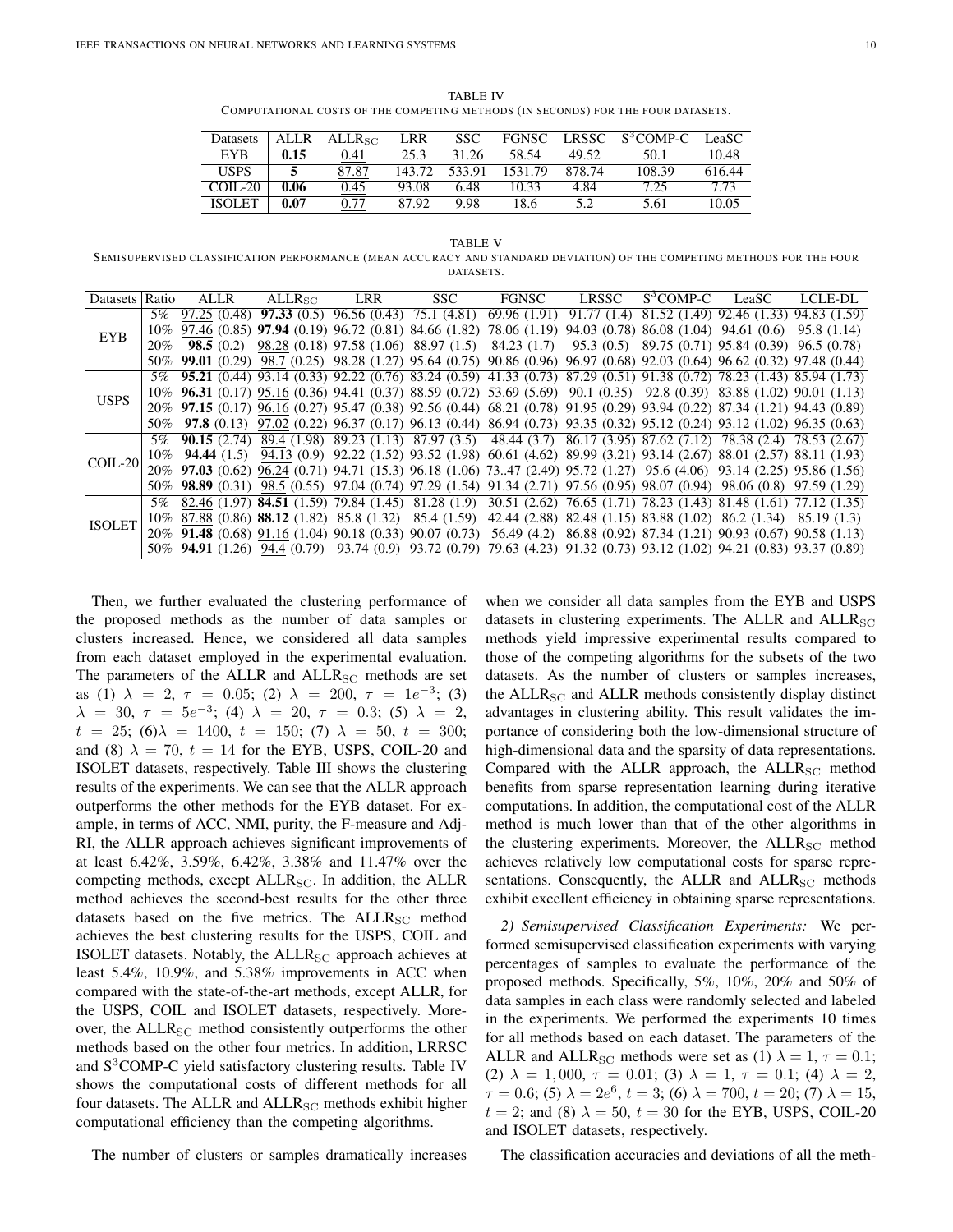

Fig. 2. ACC of the ALLR method (%) with variations in  $\lambda$  and  $\tau$  for different datasets.



Fig. 3. NMI of the ALLR method (%) with variations in  $\lambda$  and  $\tau$  for different datasets.



Fig. 4. ACC of the ALLR<sub>SC</sub> method (%) with variations in  $\lambda$  and t for different datasets.



Fig. 5. NMI of the ALLR<sub>SC</sub> method (%) with variations in  $\lambda$  and t for different datasets.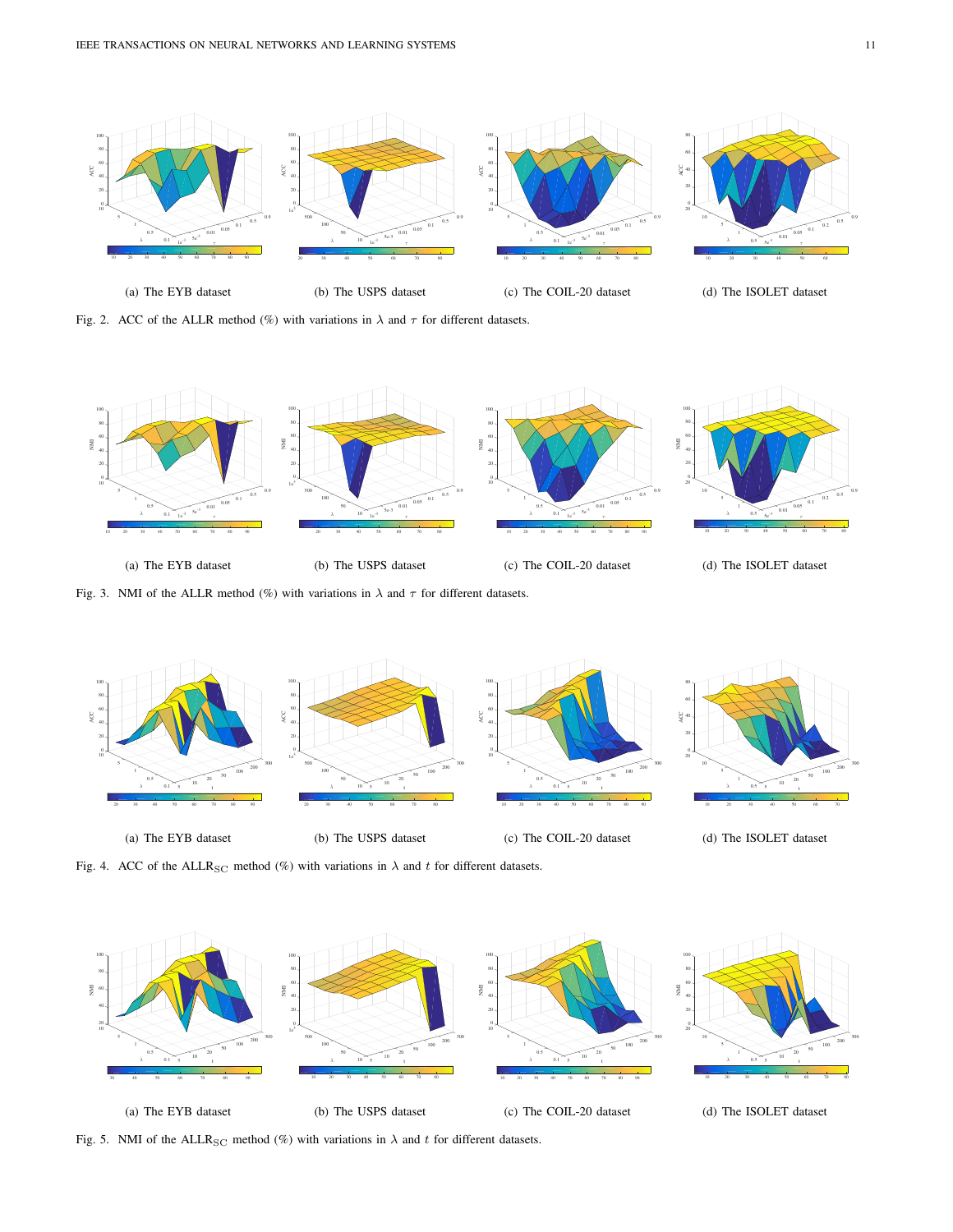

Fig. 6. Changes in the sparsity ratio in the ALLR method for the four datasets.



Fig. 7. Changes in the sparsity ratio in the ALLR<sub>SC</sub> method for the four datasets.



Fig. 8. Convergence results for the  $ALLR_{SC}$  method based on the four datasets.

ods for the four different real-world datasets are given in Table V. As expected, the classification accuracy steadily increases as the percentage of selected data samples gradually increases. We can see that the ALLR and  $ALLR_{SC}$  methods significantly outperform the other methods in Table V. For example, the mean classification accuracy of the ALLR approach is at least 0.69%, 2.99%, 0.92% and 0.98% better than that of the competing methods, except  $ALLR_{SC}$ , for 5% of data samples from the EYB, USPS, COIL and ISOLET datasets, respectively. We can observe the same advantages for the ALLR method as the percentage of data samples increases from 5% to 50%. In addition, the  $ALLR_{SC}$  method obtained higher mean classification accuracy than the other algorithms for 5% and 10% of the EYB and ISOLET datasets. LRRSC does not yield stable competitive results compared with LRR and SSC. These classification results confirm that the affinity matrix calculated from the symmetric sparse representation effectively improves the classification accuracy.

#### *C. Parameter Sensitivity Analysis*

There are two parameters,  $\lambda$  and  $\tau$  or t, in the ALLR and ALLR<sub>SC</sub> methods. The parameter  $\lambda$  usually depends on the prior data distribution. Parameter  $\tau$  is chosen in the range of  $(1e^{-3}, 1)$  to effectively control the sparsity of the ALLR result. The parameter  $t$  is a strictly positive integer, and the number of iterations can be controlled in the experiments. In this experiment, we investigate the sensitivities of the two parameters in the ALLR and  $ALLR<sub>SC</sub>$  methods and the corresponding effects on model performance.

The effects of different combinations of the parameters are reported in terms of ACC and NMI in Figs. 2 to 5. Figs. 2 and 3 show the effects of the parameters  $\lambda$  and  $\tau$  in the ALLR method with respect to ACC and NMI, respectively. The ALLR approach performs well for a wide range of values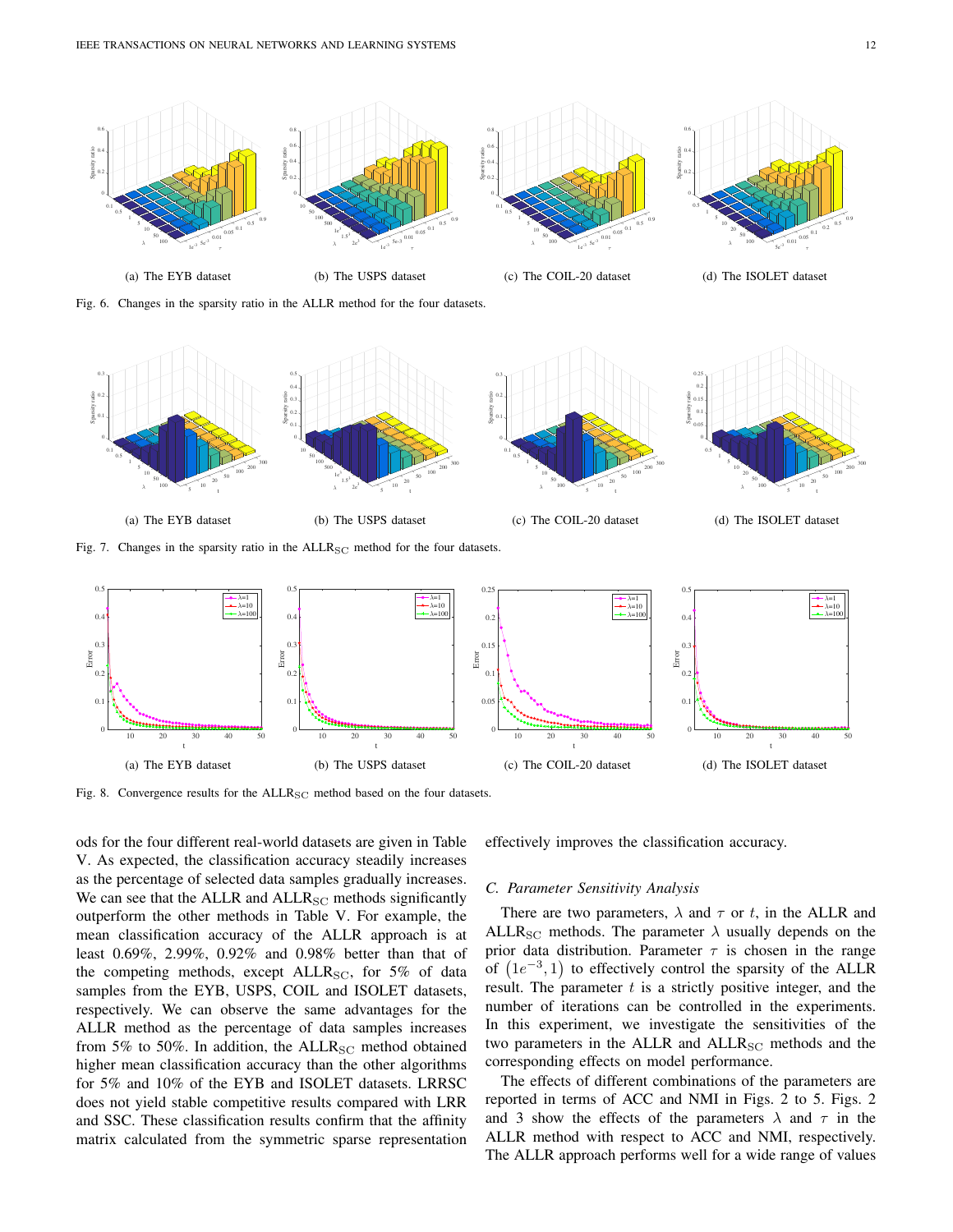of  $\lambda$  with a fixed range of  $\tau$  according to Figs. 2 and 3. In addition, from Figs. 4 and 5, we can observe that the  $ALLR<sub>SC</sub>$  method usually performs stably with different values of t and a relatively large  $\lambda$ . This finding illustrates that t can be slightly controlled without much effort for parameter tuning in practical applications. Consequently, the computational cost of the  $ALLR_{SC}$  method can be reduced in a given period of time. These experimental results demonstrate that the ALLR and ALLR<sub>SC</sub> methods achieve stable performance for the four datasets and that  $\lambda$  should be carefully chosen with a fixed range of  $\tau$  or t.

According to the analysis of parameter sensitivity, the performance of ALLR and  $ALLR_{SC}$  has a high correlation with the value of the sparsity ratio. The performance of ALLR and ALLR<sub>SC</sub> will degrade dramatically when the estimation of the sparsity ratio is too high or too low. From Figs. 6 and 7, we suggest that the sparsity ratio varies from 0.05 to 0.2. Moreover, we usually set  $\tau = 0.1$  and  $t = 50$  for ALLR and ALLR<sub>SC</sub>, respectively. Once the sparsity ratio and  $\tau$  or t have been assigned, it becomes easy to determine the other parameter  $\lambda$  for ALLR and ALLR<sub>SC</sub>. Empirically speaking, the estimation of the sparsity ratio is an effective way to determine the combinations of  $\lambda$  and  $\tau$  or t for ALLR and  $ALLR<sub>SC</sub>$  in practical applications.

## *D. Sparsity and Convergence*

Sparsity is a critical issue for sparse representations of highdimensional data. Here, we investigate the sparsity of the results produced by the ALLR and  $ALLR_{SC}$  methods. Figs. 6 and 7 show the effects of the parameters on the sparsity ratios of the ALLR and ALLR<sub>SC</sub> methods for the four datasets. We first observe that the sparsity ratio usually remains low when  $\tau$  is relatively small and  $\lambda$  widely varies in the ALLR approach, as shown in Fig. 6. This finding suggests that  $\tau$  is a key parameter for controlling the sparsity ratio. Notably, the sparsity of the results of the ALLR method is demonstrated under wide ranges of  $\lambda$  and  $\tau$  in the experiments. In addition, the sparsity ratio remains low when  $t$  is relatively large in the  $ALLR_{SC}$  approach, as shown in Fig. 7. Moreover, we can see that the sparsity ratio slowly declines as  $t$  gradually increases with a fixed  $\lambda$ . This finding confirms that the changes in the sparsity ratio in the experiments are consistent with the theoretical results for the  $ALLR_{SC}$  approach. Combined with Figs. 2 - 5, a relatively low value of the sparsity ratio often leads to high performance for the ALLR and  $ALLR_{SC}$ methods, and vice versa. In practice, choosing the optimal parameters is difficult without prior knowledge of the data distribution, and the results demonstrate the importance of sparse representations for learning with high-dimensional data.

We further examine the convergence of the  $ALLR_{SC}$  method in the experiments. The  $F$ -norm was adopted to compute the iterative error between  $\mathbf{W}^{t}$  and  $\mathbf{W}^{(t-1)}$ ; i.e.,  $e =$  $\left\Vert \mathbf{W}^{t+1}-\mathbf{W}^{t}\right\Vert$ 2  $\overline{F}$ . We have already verified the convergence property of the  $ALLR_{SC}$  approach. In addition, Fig. 8 shows the plots of the iterative errors versus the iteration number  $t$ for the four datasets. We find that the  $ALLR_{SC}$  method usually gradually converges as  $t$  increases for all datasets. These results indicate that the  $ALLR_{SC}$  method can converge quickly for different values of the parameter  $\lambda$ . Additionally, the convergence condition of the  $ALLR_{SC}$  approach can generally be satisfied when learning sparse representations for the four datasets.

## *E. Discussion*

We discuss several critical differences among the proposed methods and the sparse representation-based methods in terms of the experimental results. First, the ALLR method provides a closed-form solution, and the parameter t in  $ALLR_{SC}$  can limit the overall computational cost. However, the number of iterations in the other sparse representation methods is unknown before convergence. Iterative computations without a reasonable run time constraint may lead to a high computation cost. Hence, the ALLR and  $ALLR_{SC}$  methods are efficient for obtaining sparse representations. The experimental results demonstrate the computational efficiency of the ALLR and  $ALLR<sub>SC</sub>$  methods.

Second, a number of sparse representation techniques focus on overall sparsity after iterative computations, and the sparsity of each data sample cannot be theoretically guaranteed in pursuing the final overall sparsity of a sparse representation. In contrast, learning based on individual sparse representations promotes overall sparsity. Hence, the final results of the ALLR and ALLR<sub>SC</sub> methods provide actual sparse representations. The experimental results verify that maximizing individual sparsity for each data sample is an effective way to achieve sparse representations.

Finally, sparsity plays an important role in sparse representations. The sparsity ratio is an effective way to measure sparsity. However, sparse representation-based methods do not consider representation matrix data when calculating sparsity, and changes in the sparsity ratio during iterative computations are ignored. We investigated the sparsity ratio of  $ALLR_{SC}$  in theory and based on experiments. The decline in the sparsity ratio in  $ALLR<sub>SC</sub>$  can be theoretically guaranteed under certain conditions. The experimental results illustrate steady changes in the sparsity ratio for different combinations of  $ALLR_{SC}$ parameters. By comparing the clustering results in Figs. 2 - 5 and the sparsity ratio results in Figs. 6 and 7, a relatively low sparsity ratio often leads to satisfactory clustering results. Hence, the experimental results demonstrate that theoretical analyses of the sparsity ratio are important.

## VI. CONCLUSIONS

In this paper, we proposed two efficient sparse representation algorithms for learning with high-dimensional data; the algorithms are based on locality-constrained linear representation learning with a probabilistic simplex constraint and fully use a locality-constrained linear representation to adaptively choose appropriate neighbors in learning sparse representations. For the ALLR approach, we showed that the optimization problem has a closed-form solution, thus dramatically reducing the computational cost of learning sparse representations. For the  $ALLR_{SC}$  method, a sparse solution can be obtained with a limited number of computations. The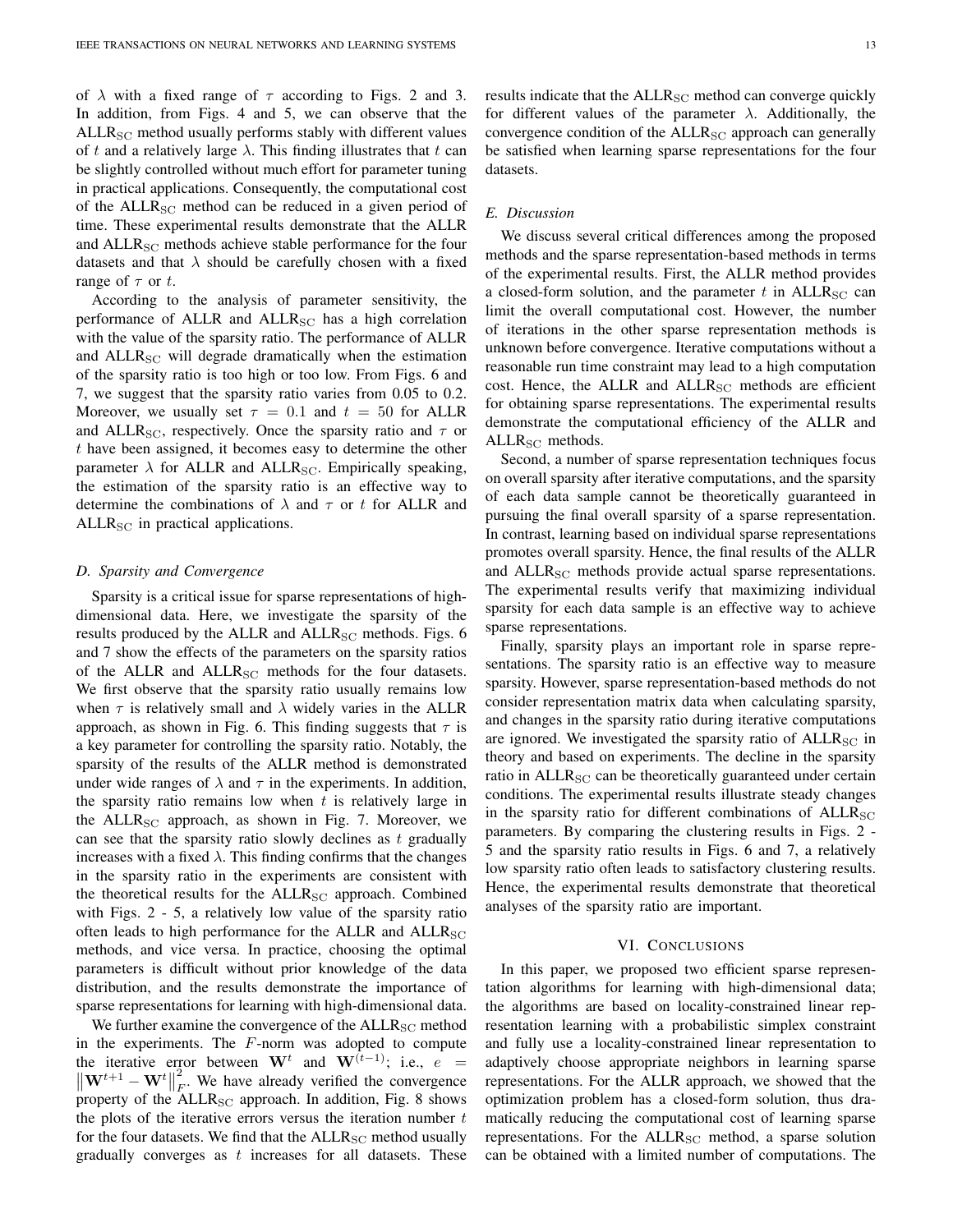sparse representation results of the  $ALLR<sub>SC</sub>$  approach can be obtained at a relatively low computational cost. In addition, we provided rigorous proofs of the sparsity and convergence of the  $ALLR_{SC}$  method, and the critical characteristics of this approach can be effectively guaranteed under specific conditions. Moreover, the effects of the two key parameters in the two algorithms on the sparsity ratio results were investigated for different combinations of the parameters in the experiments. Consequently, the ALLR and  $ALLR_{SC}$  methods have three advantages over other methods in obtaining sparse representations: they efficiently yield sparse representations, they provide real sparse representation, and they consider steady changes in the sparsity ratio. The experimental results for four publicly available datasets indicate that the ALLR and  $ALLR_{SC}$  methods are competitive sparse representation methods for learning with high-dimensional data.

The approximated local linear representation models effectively capture the local structures in high-dimensional data. However, there may be inadequate high-quality neighbors for some data samples in a local linear representation if the corresponding high-dimensional data are corrupted. Therefore, the global structure of high-dimensional data should be further explored to alleviate these problems. In future work, we will further investigate these problems by capturing the inherent structures of high-dimensional data, i.e., the local and global structures of data.

#### **REFERENCES**

- [1] A. Ambainis, Y. Filmus, and F. L. Gall, "Fast matrix multiplication: limitations of the coppersmith-winograd method," in *Proc. 47th Annu. ACM Symp. Theory Comput. (ACM STOC)*, Portland, Oregon, USA, june 2015, pp. 585–593.
- [2] K. Axiotis and M. Sviridenko, "Sparse convex optimization via adaptively regularized hard thresholding," in *Proc. 38th Int. Conf. Mach. Learn. (ICML)*, Vienna, Austria, july 2020, pp. 452–462.
- [3] D. Boob, Q. Deng, G. Lan, and Y. Wang, "A feasible level proximal point method for nonconvex sparse constrained optimization," in *Advances in neural information processing systems (NIPS)*, Vancouver, British Columbia, Canada, december 2020, pp. 1–12.
- [4] M. Brbić and I. Kopriva,  $l_0$ -motivated low-rank sparse subspace clustering," *IEEE Trans. Cybern.*, vol. 50, no. 4, pp. 1711–1725, april 2020.
- [5] J. Chen, H. Mao, Y. Sang, and Z. Yi, "Subspace clustering using a symmetric low-rank representation," *Knowl. Based Syst.*, vol. 127, no. 1, pp. 46–57, july 2017.
- [6] J. Chen, H. Mao, Z. Wang, and X. Zhang, "Low-rank representation with adaptive dictionary learning for subspace clustering," *Knowl. Based Syst.*, vol. 223, pp. 1–12, July 2021.
- [7] J. Chen, H. Mao, H. Zhang, and Z. Yi, "Symmetric low-rank preserving projections for subspace learning," *Neurocomputing*, vol. 315, no. 13, pp. 381–393, november 2018.
- [8] J. Chen, H. Zhang, H. Mao, Y. Sang, and Z. Yi, "Symmetric lowrank representation for subspace clustering," *Neurocomputing*, vol. 173, no. 15, pp. 1192–1202, january 2016.
- Y. Chen, C. G. Li, and C. You, "Stochastic sparse subspace clustering," in *Proc. IEEE Conf. Comput. Vis. Pattern Recognit. (CVPR)*, june 2020, pp. 4155–4164.
- [10] D. Coppersmith and S. Winograd, "Matrix multiplication via arithmetic progressions," *Journal of Symbolic Computation*, vol. 9, no. 3, pp. 251– 280, March 1990.
- [11] G. Davis, S. Mallat, and M. Avellaneda, "Adaptive greedy approximations," *Constructive approximation*, vol. 13, no. 1, pp. 57–98, 1997.
- [12] J. Duchi, S. Shalev-Shwartz, Y. Singer, and T. Chandra, "Efficient projections onto the l1-ball for learning in high dimensions," in *Proc. 25th Int. Conf. Mach. Learn. (ICML)*, Helsinki, Finland, july 2008, pp. 272–279.
- [13] B. Efron, T. Hastie, I. Johnstone, and R. Tibshirani, "Least angle regression," *Annals of statistics*, vol. 32, no. 2, pp. 407–499, April 2004.
- [14] E. Elhamifar and R. Vidal, "Sparse subspace clustering algorithm, theory, and applications," *IEEE Trans. Pattern Anal. and Mach. Intell.*, vol. 35, no. 11, pp. 2765–2781, november 2013.
- [15] M. Fanty and R. Cole, "Spoken letter recognition," in *Advances in neural information processing systems (NIPS)*, Denver, Colorado, USA, december 1991, pp. 220–226.
- [16] J. Friedman, T. Hastie, and R. Tibshirani, *The Elements of Statistical Learning*. Springer series in statistics, 2001.
- [17] W. Fu, S. Li, L. Fang, and J. A. Benediktsson, "Adaptive spectral–spatial compression of hyperspectral image with sparse representation," *IEEE Trans Geosci. Remote Sens.*, vol. 55, no. 2, pp. 671–682, february 2017.
- [18] D. Gamarnik and J. Gaudio, "Sparse high-dimensional isotonic regression," in *Advances in neural information processing systems (NIPS)*, Vancouver, British Columbia, Canada, december 2019, pp. 12 852– 12 862.
- [19] Y. Gao, J. Ma, and A. L. Yuille, "Semi-supervised sparse representation based classification for face recognition with insufficient labeled samples," *IEEE Trans. Image Process.*, vol. 26, no. 5, pp. 2545–2560, 2017.
- [20] X. Han, B. Shi, and Y. Zheng, "Self-similarity constrained sparse representation for hyperspectral image super-resolution," *IEEE Trans. Image Process.*, vol. 27, no. 11, pp. 5625–5637, november 2017.
- [21] C. Huang, C. C. Loy, and X. Tang, "Sparse supervised representationbased classifier for uncontrolled and imbalanced classification," *IEEE Trans. Neural Netw. Learn. Syst.*, vol. 29, no. 5, pp. 1503–1513, 2020.
- [22] J. Lai and X. Jiang, "Classwise sparse and collaborative patch representation for face recognition," *IEEE Trans. Image Process.*, vol. 25, no. 7, pp. 3261–3272, july 2016.
- [23] H. Lee, A. Battle, R. Raina, and A. Y. Ng, "Efficient sparse coding algorithms," in *Advances in neural information processing systems (NIPS)*, Vancouver, British Columbia, Canada, december 2007, pp. 801– 808.
- [24] K. Lee, J. Ho, and D. Kriegman, "Acquiring linear subspaces for face recognition under variable lighting," *IEEE Trans. Pattern Anal. and Mach. Intell.*, vol. 27, no. 5, pp. 1537–1544, may 2005.
- [25] C. Li, Y. Shao, W. Yin, and M. Liu, "Robust and sparse linear discriminant analysis via an alternating direction method of multipliers," *IEEE Trans. Neural Netw. Learn. Syst.*, vol. 31, no. 3, pp. 915–926, 2019.
- [26] J. Li, H. Liu, Z. Tao, H. Zhao, and Y. Fu, "Learnable subspace clustering," *IEEE Trans. Neural Netw. Learn. Syst.*, pp. 1–15, december 2020.
- [27] W. Li, J. Mao, Y. Zhang, and S. Cui, "Low-rank-sparse subspace representation for robust regression," in *Advances in neural information processing systems (NIPS)*, Vancouver, British Columbia, Canada, december 2018, pp. 176–184.
- [28] Z. Li, Z. Lai, Y. Xu, J. Yang, and D. Zhang, "A locality-constrained and label embedding dictionary learning algorithm for image classification," *IEEE Trans. Neural Netw. Learn. Syst.*, vol. 28, no. 2, pp. 278–293, 2017.
- [29] Z. Lin, R. Liu, and Z. Su, "Linearized alternating direction method with adaptive penalty for low-rank representation," in *Advances in neural information processing systems (NIPS)*, Vancouver, British Columbia, Canada, december 2011, pp. 612–620.
- [30] G. Liu, Z. Lin, S. Yan, J. Sun, Y. Yu, and Y. Ma, "Robust recovery of subspace structures by low-rank representation," *IEEE Trans. Pattern Anal. and Mach. Intell.*, vol. 35, no. 1, pp. 171–184, january 2013.
- [31] L. Liu, L. Chen, C. L. P. Chen, Y. Y. Tang, and C. M. Pun, "Weighted joint sparse representation for removing mixed noise in image," *IEEE Trans. Cybern.*, vol. 47, no. 3, pp. 600–611, march 2017.
- [32] N. Liu, Z. Lai, X. Li, Y. Chen, D. Mo, H. Kong, and L. Shen, "Locality preserving robust regression for jointly sparse subspace learning," *IEEE Trans. Circuits Syst. Video Technol.*, pp. 1–17, august 2020.
- [33] J. Lu, Z. Lai, H. Wang, Y. Chen, J. Zhou, and L. Shen, "Generalized embedding regression: A framework for supervised feature extraction," *IEEE Trans. Neural Netw. Learn. Syst.*, pp. 1–15, november 2020.
- [34] C. D. Manning, P. Raghavan, and H. Sch<sup>5</sup>utze, *Introduction to Information Retrieval*. New York, NY, USA: Cambridge University Press, 2008.
- [35] S. Matsushima and M. Brbić, "Selective sampling-based scalable sparse subspace clustering," in *Advances in neural information processing systems (NIPS)*, Vancouver, British Columbia, Canada, december 2019, pp. 12 416–12 425.